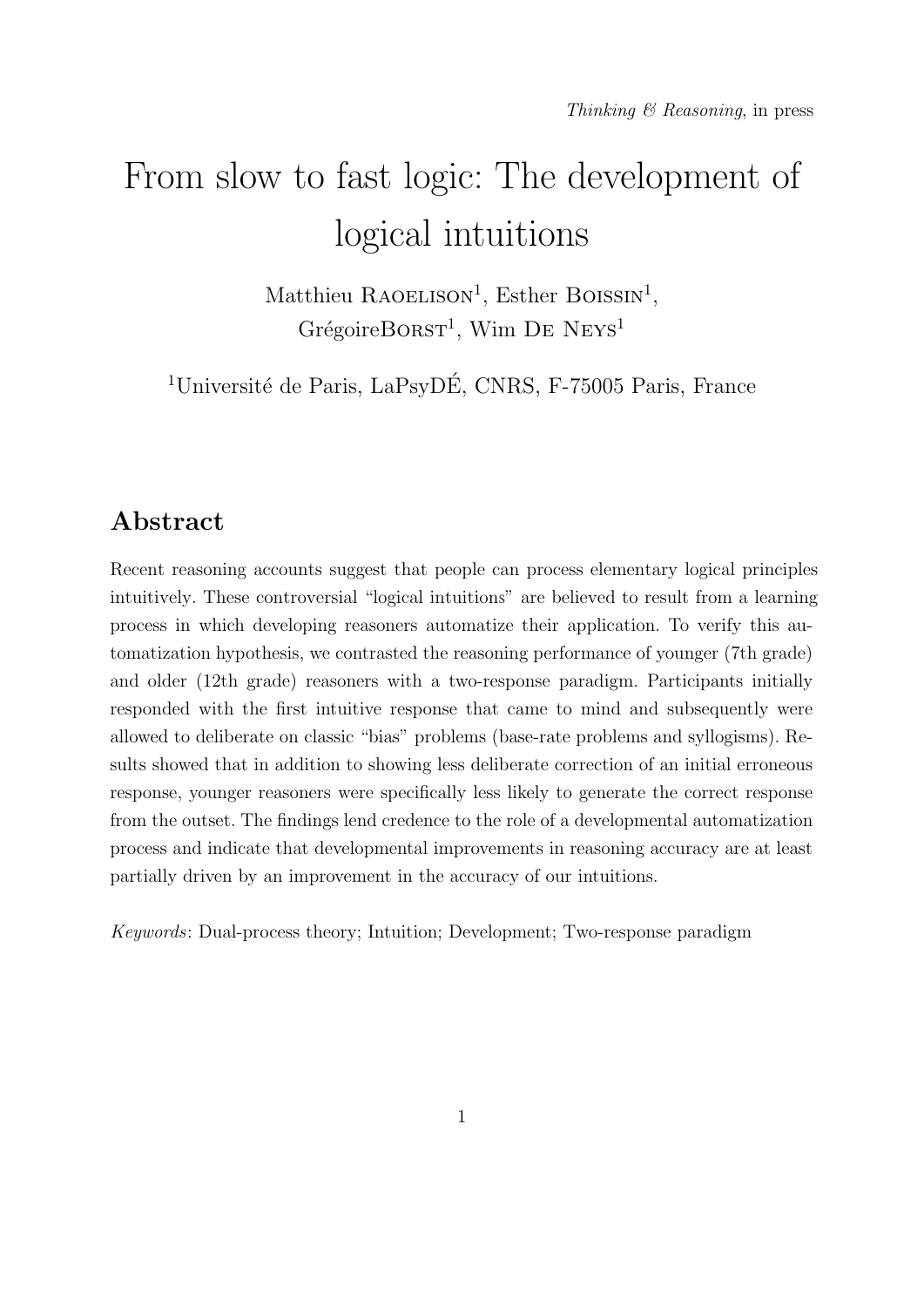## 1 Introduction

Although humans have unique capacities to reason, we do not always reason correctly. Decades of reasoning and decision-making research has documented that people readily violate the most elementary logical principles (e.g., Kahneman, 2011). Popular dual process models of thinking have attributed this bias to the human tendency to rely on fast and effortless intuitive thinking. Although this intuitive processing can sometimes be useful, it can also cue salient "heuristic" responses (i.e., responses based on background beliefs or stereotypes) that conflict with more logical principles. It is generally believed that sound reasoning in these cases requires us to engage in more effortful deliberate reasoning and correct our intuitions (Evans & Stanovich, 2013; Kahneman, 2011).

Consider for example the following syllogism: "All people who live in The White House live in America. Joe Biden lives in America. Therefore, Joe Biden lives in the White House". Logically speaking, the conclusion is not valid (i.e., All X are Y, does not imply that all Y are also X). However, many people will readily accept the invalid conclusion simply because it is believable. Hence, by intuitively relying on the conclusion believability rather than on its logical structure, reasoners end up being biased. The idea is that avoiding such biased reasoning requires us to engage in more deliberate, logical thinking and override the initial belief-based response. However, because human cognitive misers typically tend to minimize effortful deliberations, they will often stick to the intuitively cued response and err.

Although this traditional dual process conceptualization has been highly influential, its key underlying processing assumptions have come under fire (e.g., Bago & De Neys, 2017; De Neys, 2017; Handley & Trippas, 2015; Pennycook, Fugelsang, & Koehler, 2015; Reyna, 2012; Thompson et al., 2018). Consider, for example, findings with the two-response paradigm (Thompson, Prowse Turner, & Pennycook, 2011). In this paradigm reasoners are presented with classic reasoning problems and are asked to give two consecutive responses. First, they have to answer as fast as possible with the first intuitive response that comes to mind. Next, they can take all the time they want to reflect on the problem and give a final response. To make sure that the initial response is generated intuitively it often has to be generated under concurrent secondary task load and/or time-pressure. The rationale here is that because deliberation is known to be time and cognitive resource demanding, one can minimize possible deliberation by depriving reasoners from these re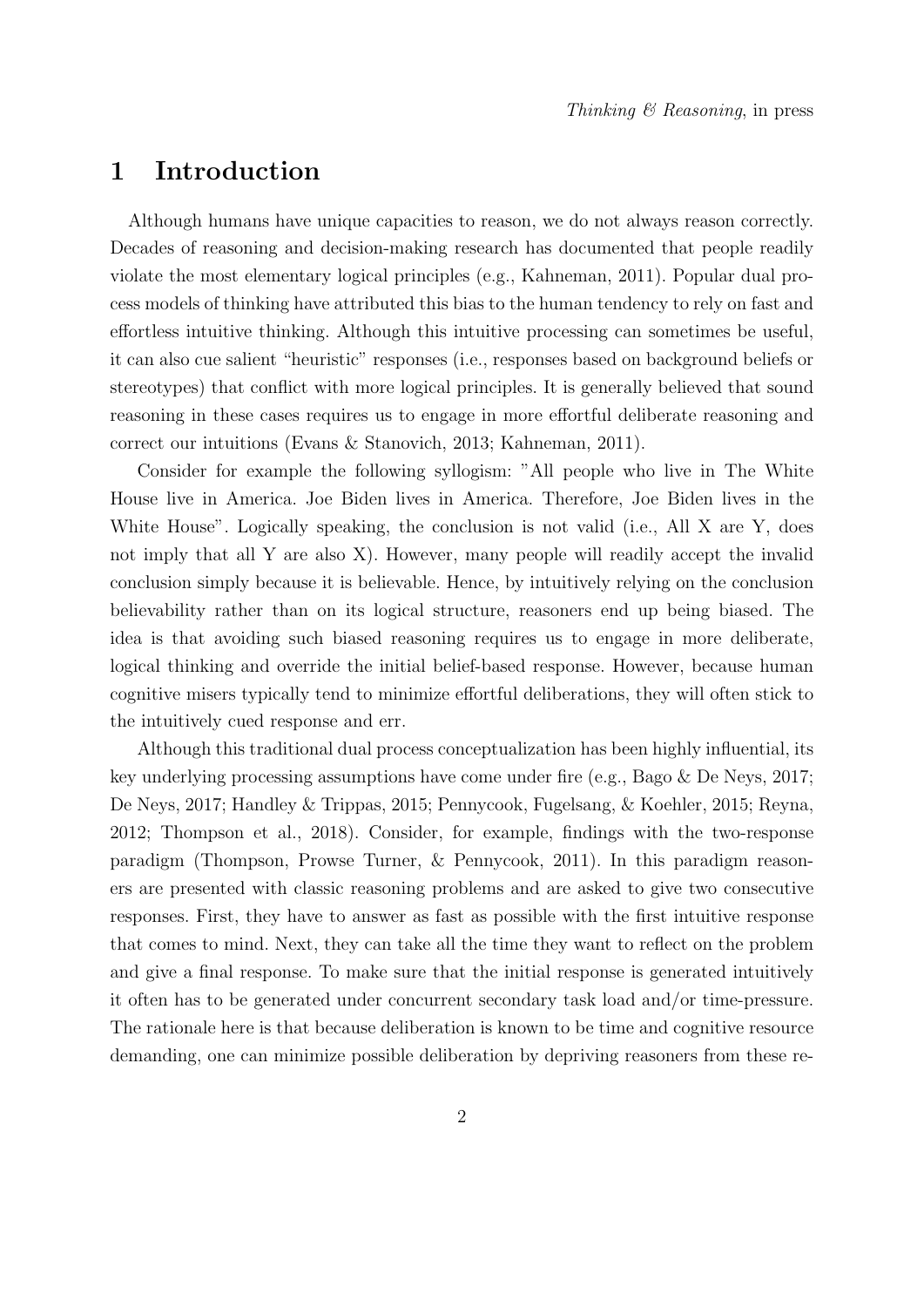sources. Interestingly, the two-response results indicate that sound reasoners typically already generate the correct response in the initial, intuitive response stage (e.g., Bago  $\&$ De Neys, 2017, 2019; Raoelison & De Neys, 2019; Thompson & Johnson, 2014). Hence, pace the traditional dual process view, correct logical reasoners do not need to deliberate to correct erroneous intuitions; they rather generate the correct response intuitively.

Based on this and related findings various scholars have postulated that elementary logical processing can also be done intuitively (e.g., De Neys & Pennycook, 2019, for review). However, the suggestion that people can do "fast logic" or have "logical intuitions" has not been uncontroversial (e.g., Aczel, Szollosi, & Bago, 2016; Ferreira et al., 2016; Klauer & Singmann, 2013; Singmann, Klauer, & Kellen, 2014). Indeed, this goes counter to one of the key assumptions in traditional theories of reasoning and decision-making, namely that logical reasoning is typically slow and effortful (e.g., Kahneman, 2011). As potential implications can be far-reaching, even proponents have acknowledged that further validation is needed (De Neys, 2017; De Neys & Pennycook, 2019).

A key question concerns the origin of people's intuitive logical processing. It has been suggested that logical intuitions arise from an automatization process (Bago  $\&$  De Neys, 2020; De Neys, 2012; Evans, 2019; Stanovich, 2018). Many of the key elementary logicomathematical principles that are evoked in classic reasoning tasks are taught during the (high) school curriculum. The basic idea is that the year-long repeated exposure to these principles over the school years allowed reasoners to practice them to automaticity (De Neys, 2012). That is, sound adult reasoners might have instantiated the critical logical knowledge structures or mindware to such as degree that they can be applied without any deliberation (Stanovich, 2018).

In theory, the automatization assumption is not unreasonable. The underlying mechanism of a controlled-to-automatic processing transfer is a hallmark of basic information processing theories in cognitive science (e.g., Shiffrin & Schneider, 1977). The problem is that the assumption has not been directly tested in the case of logical reasoning (De Neys & Pennycook, 2019). The present study presents a simple but critical test. If the contested intuitive logical responding in classic reasoning tasks among adult participants results from an automatization process, then correct intuitive responding should be less likely among younger reasoners who have had—by definition—less opportunity to learn and automatize them.

To verify this prediction, we tested a group of younger and older reasoners at the start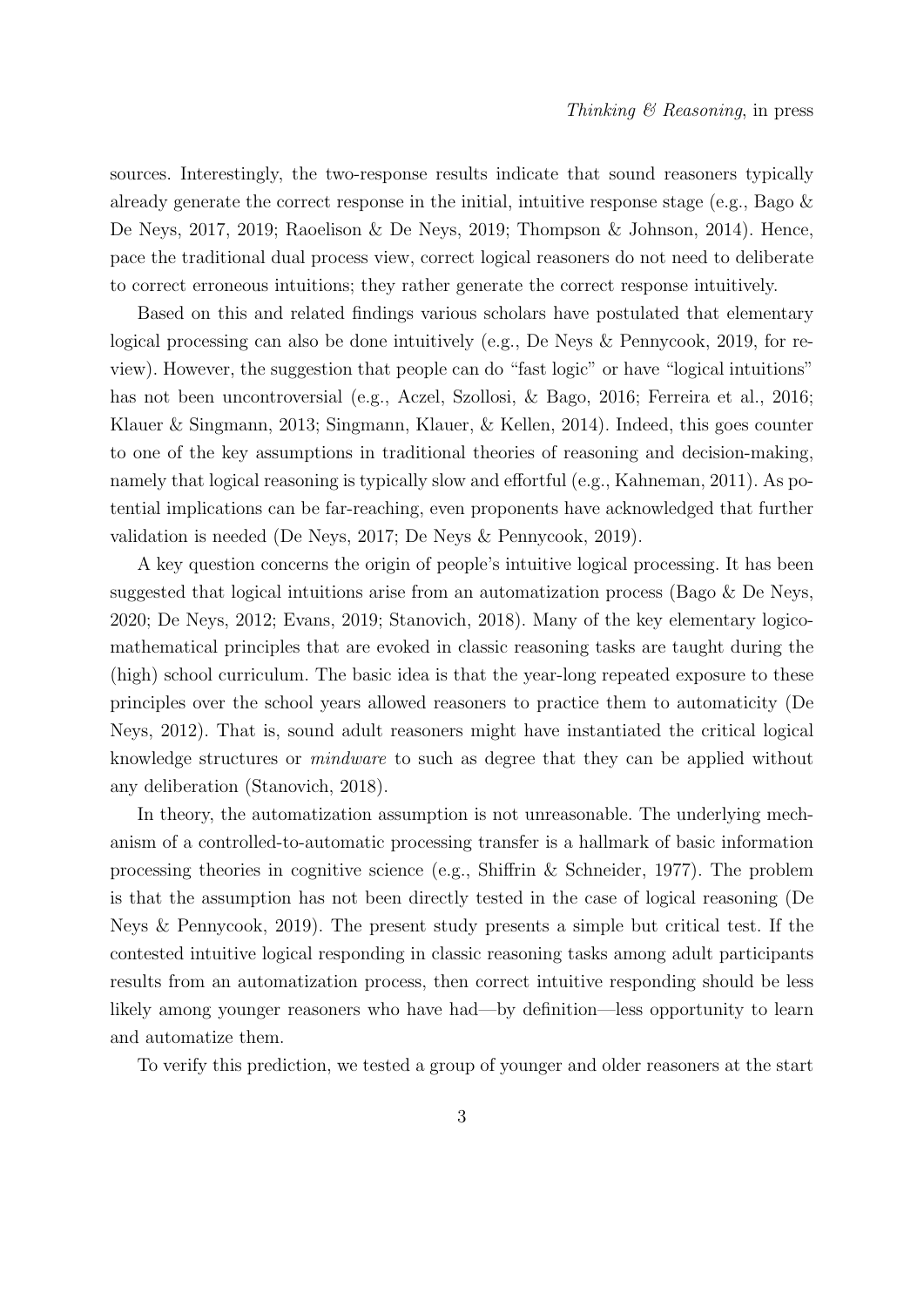$(7<sup>th</sup> \text{ grade})$  and end  $(12<sup>th</sup> \text{ grade})$  of secondary education with a two-response paradigm. We reasoned that near the end of secondary education, the hypothesized automatization process should be largely completed and reach near adult levels. We opted for the  $7<sup>th</sup>$ graders as youngest contrast group to side-step possible complications with respect to material familiarity and reading/task demands among even younger reasoners (see further). We opted for  $12^{th}$  graders (rather than adults) as oldest contrast group to make sure that both groups were tested in a similar (school) test context. To get an indication of the robustness of the findings, participants were presented with two different classic "bias" tasks (i.e., belief-bias syllogisms and base-rate neglect task, see further) in which a cued heuristic response conflicted with the correct response and a set of control problems. For the oldest group of  $12^{th}$  graders we expected that just as with adults, within a single trial, correct responses in the final response stage would typically be preceded by a correct initial response (i.e., an initial-and-final correct response). Key prediction was that this intuitive correct responding would be less likely for the younger group of  $7<sup>th</sup>$  graders.

To avoid confusion, there is little discussion about the fact that children's reasoning becomes more accurate and less biased with age (Houdé, 2014; Markovits  $\&$  Barrouillet, 2004; but see also Davidson, 1995; Markovits et al., 2019; Reyna & Ellis, 1994). Our point concerns the nature of this more accurate reasoning. Dual process theorists have traditionally attributed the developmental performance improvement to an increase in deliberate processing: An age-related increase in cognitive capacity will make it more likely that older reasoners manage to complete the effortful correction of erroneous intuitions (e.g., Barrouillet, 2011; De Neys & Everaerts, 2008; De Neys & Van Gelder, 2009; Houdé & Borst, 2015; Kokis et al., 2002). The critical prediction of the logical intuition view is that any age-related decrease in biased reasoning should be at least partially driven by an increase in accurate initial intuitive responses. Our developmental two-response study allowed us to test this prediction directly.

## 2 Methods

### 2.1 Preregistration

The study design and hypothesis were preregistered on the Open science Framework (https://osf.io/5envf). No specific analyses were preregistered.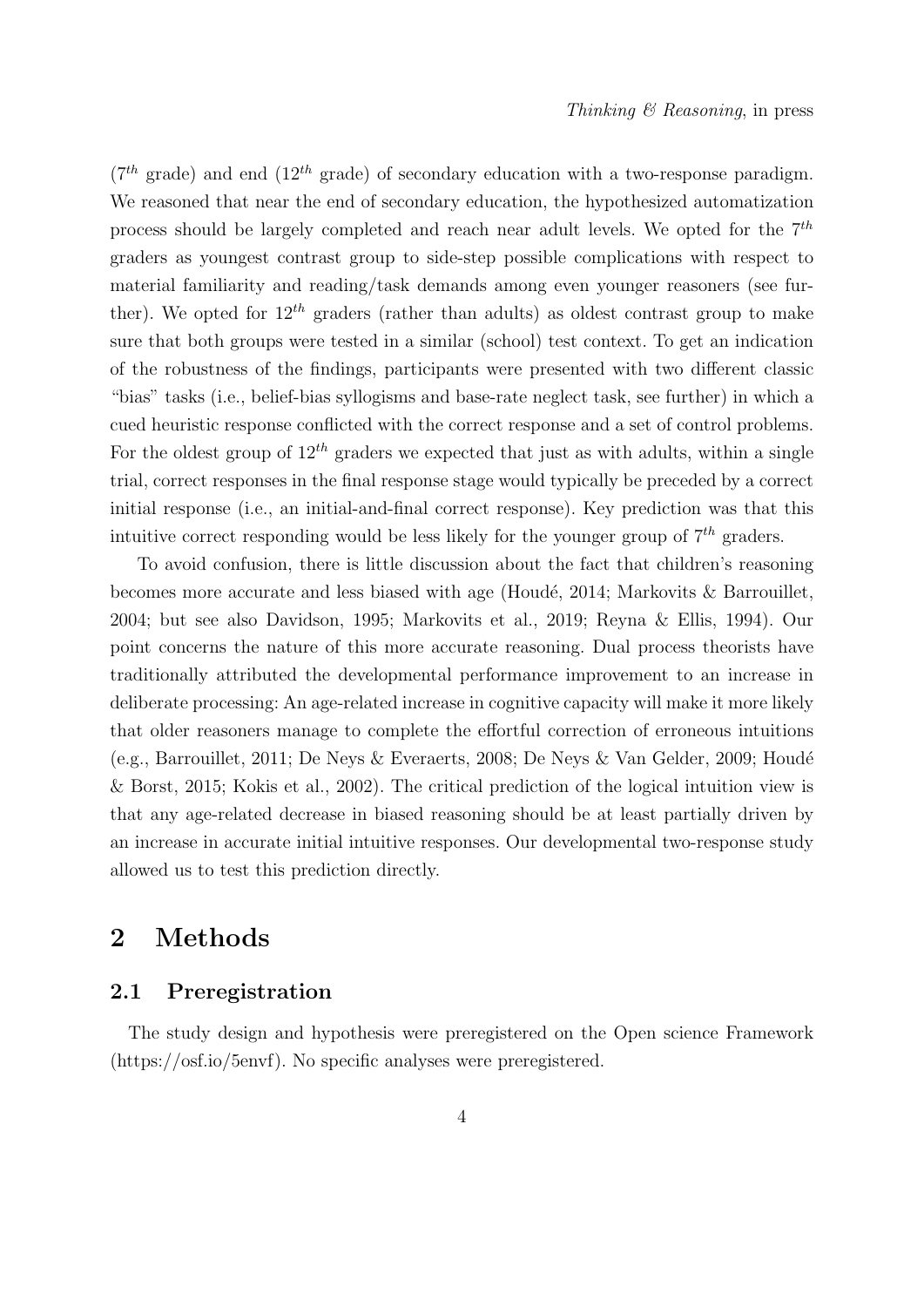### 2.2 Participants

We recruited  $83<sup>1</sup>$  French pupils in 7th grade (43 female, Mean age = 12.4 years, SD  $= 0.5$  years), and 95 students in 12th grade (49 female, Mean age  $= 16.8$  years,  $SD =$ 0.6 years). A power analysis based on directional, one-sided t-tests had indicated that a sample size of 51 would allow us to detect a medium effect size with power of .80. We thus preregistered 51 subjects per age group but we decided to include all subjects whose parents or legal guardians gave their consent (consent forms were returned on the day of the study).

#### 2.3 Material

This experiment adopted two classic tasks that have been widely used to study biased reasoning. For each of those, participants had to solve four standard, "conflict" problems, four control, "no-conflict" problems, and two control neutral problems (see further).

Base Rate (BR). Participants solved a total of ten base-rate problems adapted in French from Pennycook et al. (2014). Participants always received a description of the composition of a sample (e.g., "This study contained I.T engineers and professional boxers"), base rate information (e.g., "There were 995 engineers and 5 professional boxers") and a description that was designed to cue a stereotypical association (e.g. "This person is strong"). Participants' task was to indicate to which group the person most likely belonged. The problem presentation format was based on Pennycook et al. (2014). The base rates and descriptive information were presented serially and the amount of text that was presented on screen was minimized. First, participants received the names of the two groups in the sample (e.g., "This study contains clowns and accountants"). Next, under the first sentence (which stayed on the screen) we presented the descriptive information (e.g., Person 'L' is funny). The descriptive information specified a neutral name (Person 'L') and a single word personality trait (e.g., "strong" or "funny") that was designed to trigger the stereotypical association. Finally, participants received the base rate probabilities. The following illustrates the full problem format:

This study contains clowns and accountants.

<sup>1</sup>Data from one 7th grader was removed as we were informed after the experiment that he wasn't fluent in French.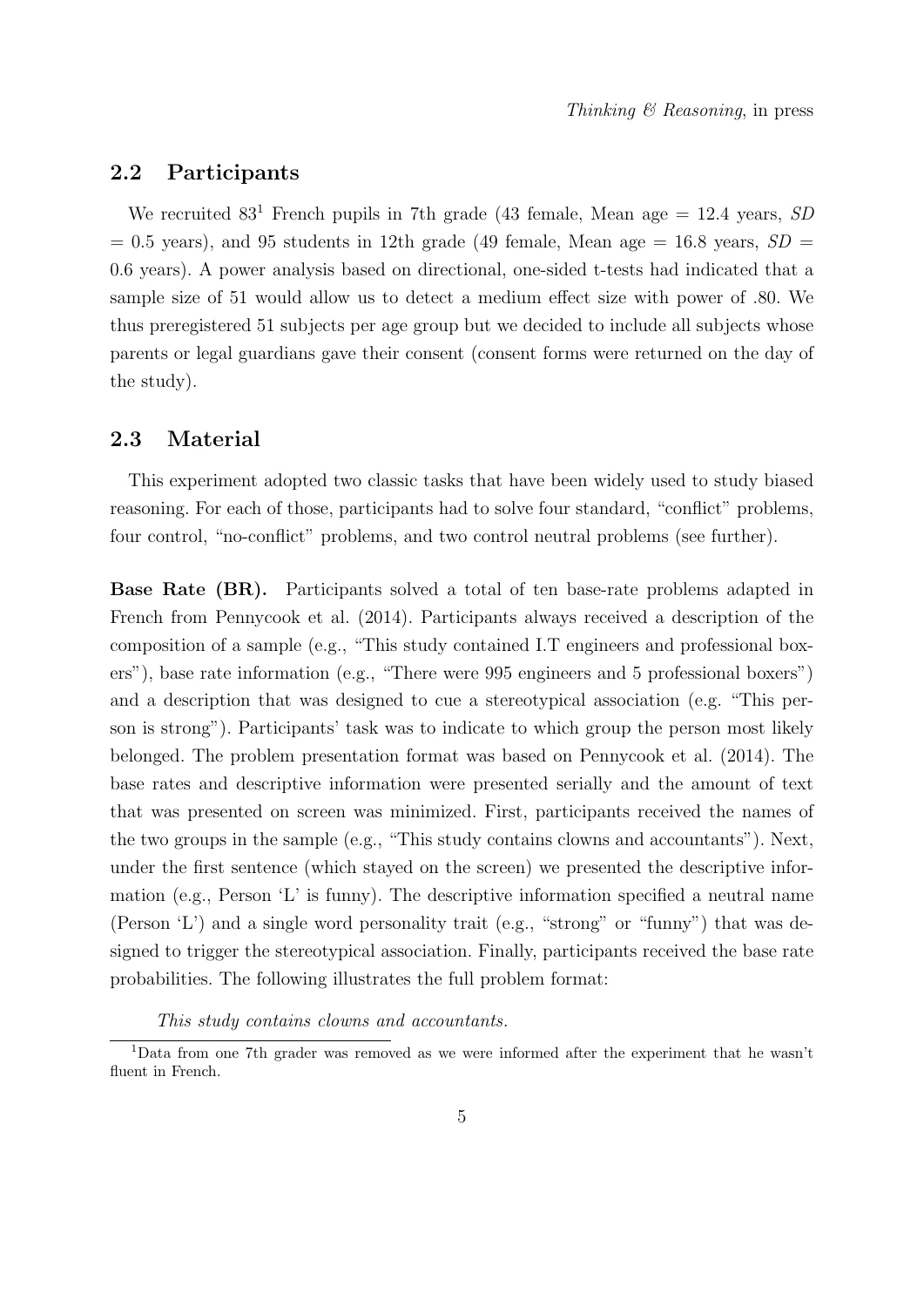Person 'L' is funny. There are 995 clowns and 5 accountants. Is Person 'L' more likely to be: -A clown -An accountant

Four of the presented problems were conflict items, four other were no-conflict items, and the remaining two were neutral items. In conflict items the base rate probabilities and the stereotypical information cued opposite responses, while in no-conflict items they cued the same response. No-conflict items were used to ensure that participants were focusing on the task throughout the experiment and would not be random-guessing. The description in neutral items cued an association that applied equally to both groups. Neutral items could therefore be used to assess whether participants knew the probability principle underlying the task (Frey, Johnson, & De Neys, 2018). Two sets of items were used for counterbalancing purposes. The same contents were used but the conflict and no-conflict status of the items in each set was reversed by switching the base rates of the two groups.

Each item started with the presentation of a fixation cross for 1000 ms. After the fixation cross disappeared, the sentence which specified the two groups appeared for 2000 ms. Then the stereotypical information appeared, for another 2000 ms, while the first sentence remained on the screen. Finally, the last sentence specifying the base rates appeared together with the question and two response alternatives. Once the base-rates and question were presented participants were able to select their answer by clicking on it. Conflict and no-conflict items were presented in random order, followed by the neutral items. Neutral items were presented last to avoid cueing of the correct response or interference on the other items.

**Syllogism (SYL).** We used the same syllogistic reasoning task as Bago  $\&$  De Neys (2017). Participants were given ten syllogistic reasoning problems based on Markovits & Nantel (1989) and adapted in French. Each problem included a major premise (e.g., "All dogs have four legs"), a minor premise (e.g., "Puppies are dogs"), and a conclusion (e.g., "Puppies have four legs"). Participants were instructed that they had to accept that the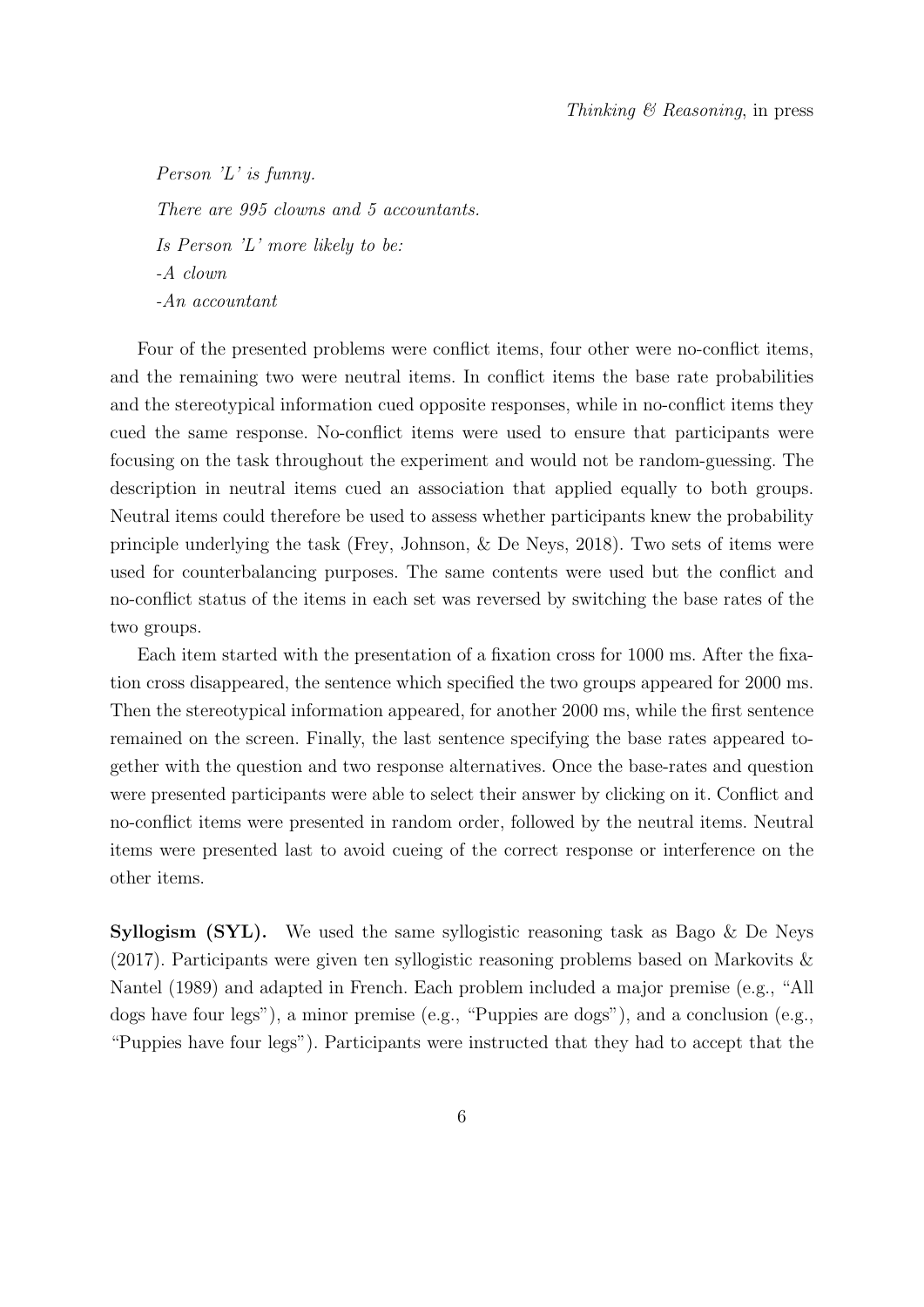premises were true and their task was to evaluate whether the conclusion followed logically from the premises. We used the following format:

All dogs have four legs Puppies are dogs Puppies have four legs Does the conclusion follow logically? -Yes -No

In four of the items the believability and the validity of the conclusion conflicted (conflict items, two problems with an unbelievable–valid conclusion, and two problems with a believable–invalid conclusion). In four other items the logical validity of the conclusion was in accordance with its believability (no-conflict items, two problems with a believable–valid conclusion, and two problems with an unbelievable–invalid conclusion). Lastly, two neutral items used abstract content with the same logical structures as the other items (e.g., "All X are Y..."). Conflict and no-conflcit items were presented in random order, followed by the neutral items.

The premises and conclusion were presented serially. Each trial started with the presentation of a fixation cross for 1000 ms. After the fixation cross disappeared, the first sentence (i.e., the major premise) was presented for 2000 ms. Next, the second sentence (i.e., minor premise) was presented under the first premise for 2000 ms. After this interval was over, the conclusion together with the question "Does the conclusion follow logically?" and two response options (yes/no) were presented right under the premises. Once the conclusion and question were presented, participants could give their answer by clicking on it.

Rating task. Our item material was based on a pilot study (see further) to make sure it was familiar to younger reasoners. Following De Neys & Vanderputte (2011), we also asked participants in our main reasoning study to rate the material at the end of the study to double-check that it cued the intended stereotypes and beliefs among both age groups. Participants were asked to indicate to which degree they agreed with statements on a scale ranging from  $-5$  to  $+5$ . For syllogisms, the eight conclusions from the conflict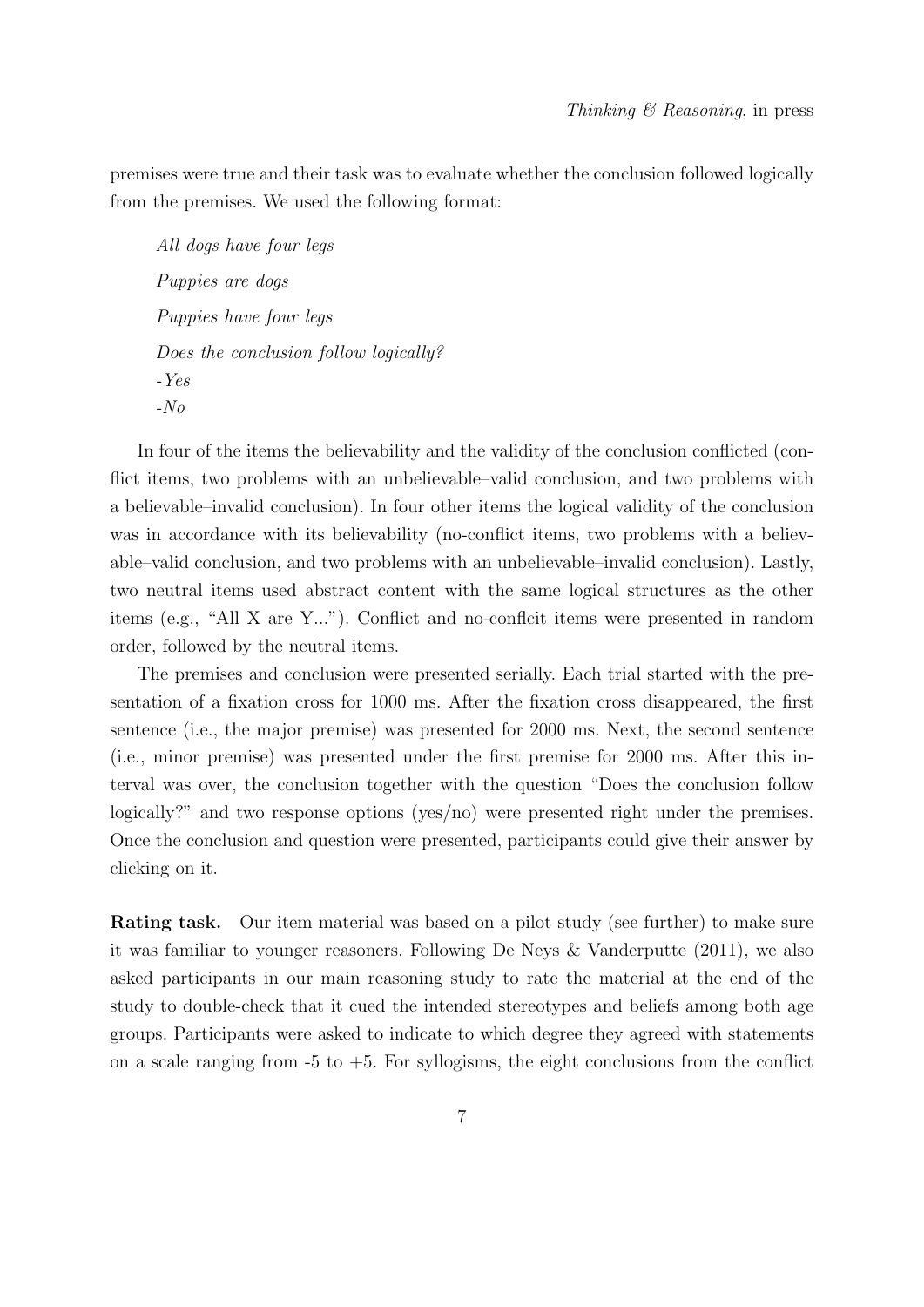and no-conflict problems were presented as separate statements to be evaluated. For baserate items, two statements were presented at the same time, which were associating each group with the adjective (e.g., "A clown is funny." and "An accountant is funny."). Eight pairs of statements were rated, corresponding to the eight conflict and no-conflict items in the reasoning task. Participants were presented with the material from only one task for rating, which was randomly selected for each participant. Results established that the material worked as intended. In both age groups, believable conclusions and intended stereotypical associations were consistently rated higher than unbelievable conclusions and the contrasting association, with minimal variability between the age groups (for a detailed overview, see Supplementary material, Figure S1).

Two-response format. We used the two-response paradigm (Thompson, Prowse Turner, & Pennycook, 2011) to elicit both an initial, intuitive response and a final, deliberate one. Participants had to provide two answers consecutively to each reasoning problem. To minimize the possibility that deliberation was involved in producing the initial response, participants had to provide their initial answer within a strict time limit while performing a concurrent load task (see Bago & De Neys, 2017, 2019; Raoelison & De Neys, 2019). The load task was based on the dot memorization task (Miyake et al., 2001) as it had been successfully used to burden executive resources during reasoning (e.g., De Neys, 2006; Franssens & Neys, 2009). Participants had to memorize a complex visual pattern (i.e., 4 crosses in a 3x3 grid) presented briefly before each reasoning problem. After answering the reasoning problem the first time (i.e., intuitively), participants were shown four different patterns (i.e., with different cross placings) and had to identify the one presented earlier.

The precise initial response deadline for each task, set at 3 seconds, was based on the pretesting by Bago & De Neys (2017, 2019). The allotted time corresponded to the time needed to simply read the problem conclusion, question, and answer alternatives (i.e., the last part of the serially presented problem) in each task and move the mouse. The load and deadline were applied only during the initial response stage and not during the subsequent final response stage in which participants were allowed to deliberate (see further).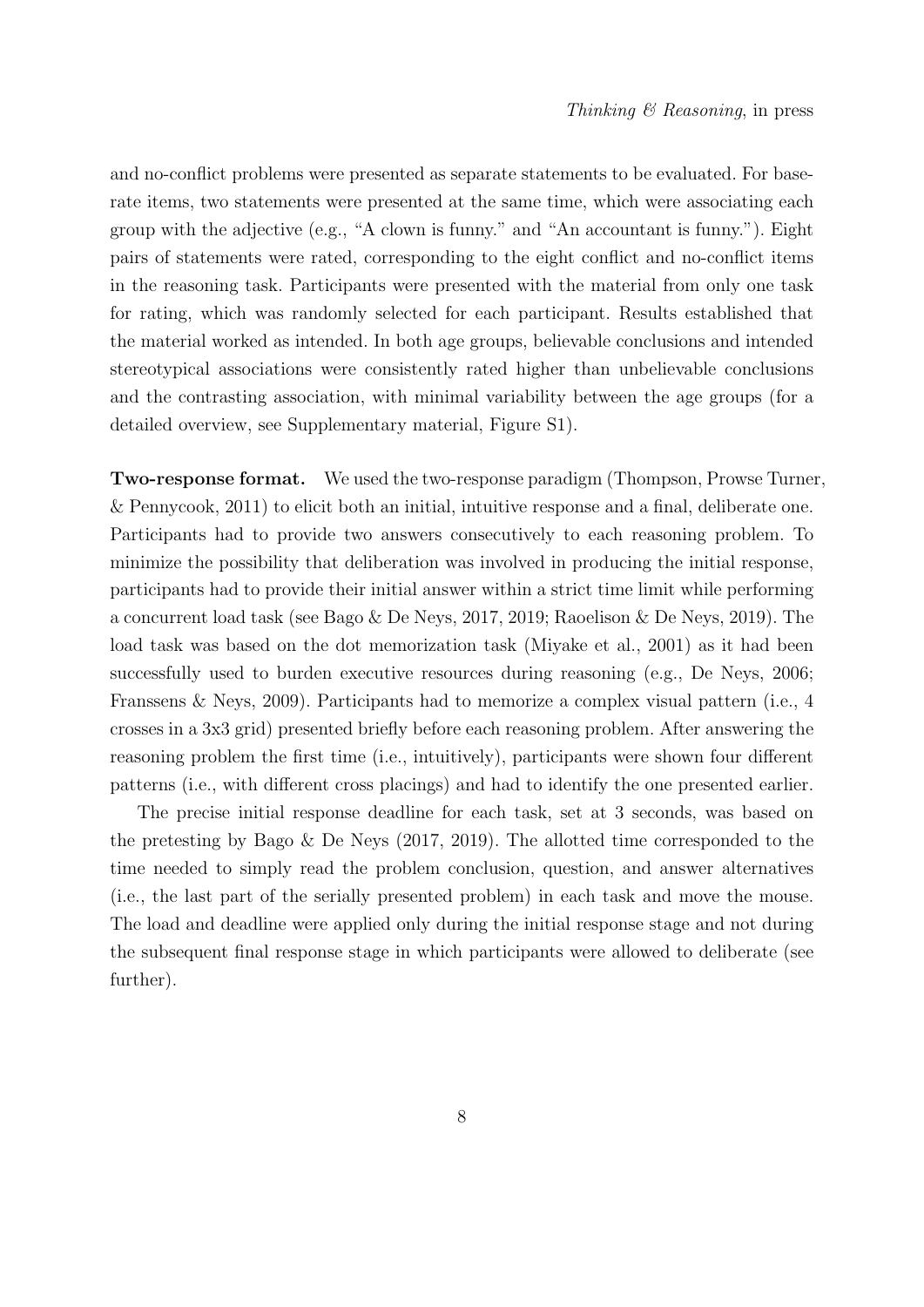### 2.4 Procedure

Pilot experiment. The two-response paradigm can be quite challenging. Although seventh graders can be expected to be proficient readers, we ran a pilot experiment to verify that our youngest participants could still read and understand the problems under the deadline and load burden. A convenience sample of 13 participants (Mean age  $= 12.4$ ,  $SD = 0.7$ ) were recruited through personal networks.

When presented with the reasoning problems under two-response conditions, they missed the deadline on 14 (10.8%) syllogisms and 17 (13.1%) base-rate problems. Similarly, they failed the load memorization task for 19 (14.6%) syllogisms and 23 (17.7%) baserate problems. In combination, they missed 29 (22.3%)trials for syllogisms and 37 (28.5%) trials for base-rate problems, indicating that both the deadline and the load memorization task were challenging but could be met on the vast majority of trials.

We checked problem understanding by analyzing the performance on the no-conflict problems. Recall that on these problems mere intuitive reasoning is cuing the correct response. If participants can properly read the problem under two-response burden, they should show high (near ceiling) accuracy. Results showed that performance on the remaining (i.e., when response deadline and load memorization were both met) no-conflict trials was indeed very high for both the base-rate task(initial accuracy:  $M = 91.6\%, SD$  $= 16.7$ ; final accuracy:  $M = 94.2\%$ ,  $SD = 15$ ) and the syllogisms (initial accuracy:  $M =$ 87.2%,  $SD = 17.9$ ; final accuracy:  $M = 96.2\%$ ,  $SD = 13.9$ ), indicating that participants were able to read and solve the problems in spite of the deadline and load memorization task.

Note that after the reasoning task our pilot study participants were also presented with the material rating task (see above). The pilot rating task included additional items and we selected the items with the highest familiarity for the main study.

Main experiment. The experiment was run individually on iPads. The participants were tested in their classrooms in groups under the supervision of at least two experimenters.

Upon starting the experiment, participants were told that the study would take about thirty minutes. They were then presented with the two reasoning tasks in a random order. Before the first task, they received the following general information: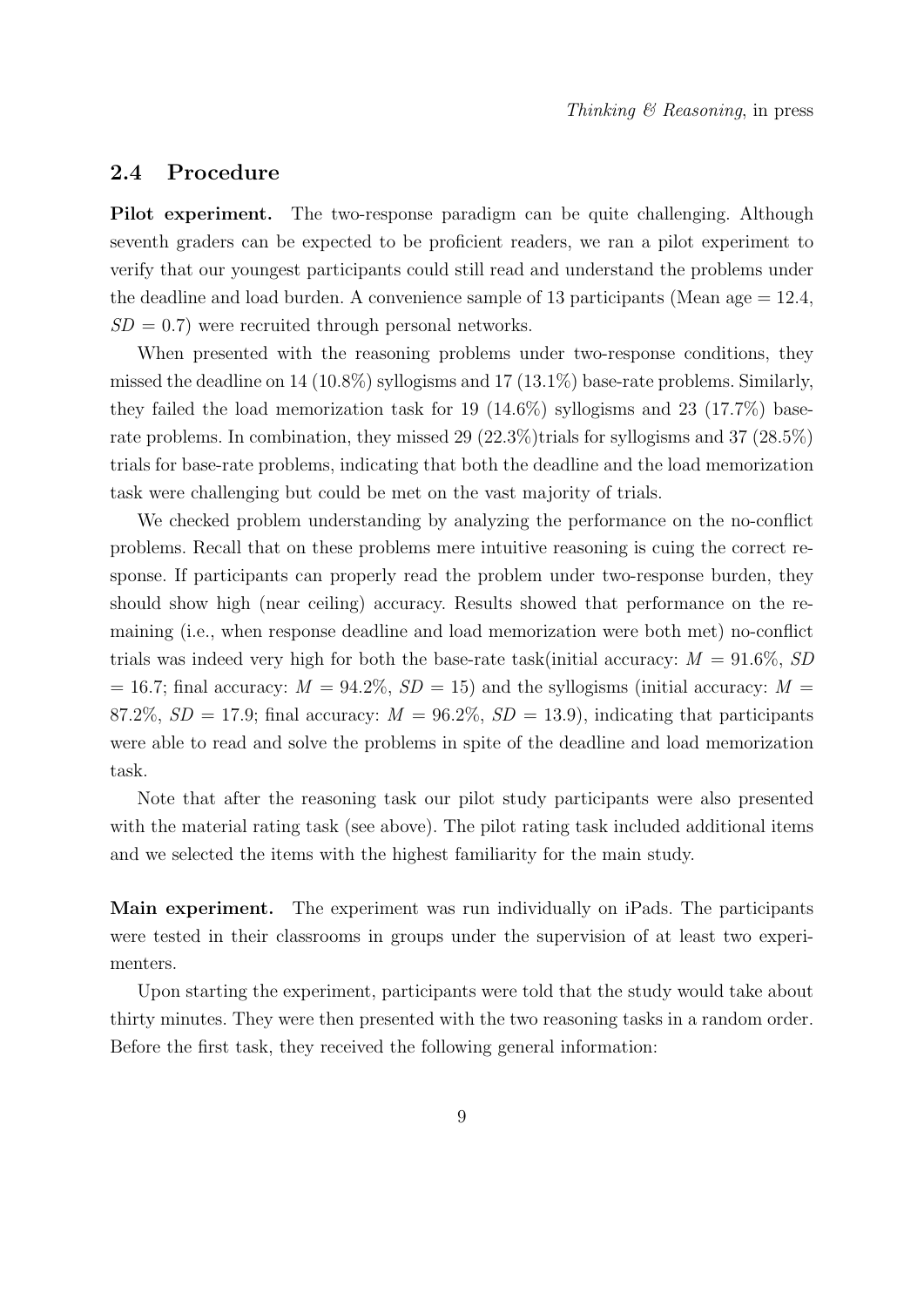#### Please read these instructions carefully!

The following task is composed of 8 questions and a couple of practice questions. It should take about 10 minutes to complete and it demands your full attention.

In this task we'll present you with a set of reasoning problems. We want to know what your initial, intuitive response to these problems is and how you respond after you have thought about the problem for some more time.

Hence, as soon as the problem is presented, we will ask you to enter your initial response. We want you to respond with the very first answer that comes to mind. You don't need to think about it. Just give the first answer that intuitively comes to mind as quickly as possible.

Next, the problem will be presented again and you can take all the time you want to actively reflect on it. Once you have made up your mind you enter your final response. You will have as much time as you need to indicate your response.

In sum, it is really crucial that you give your initial response as fast as possible. Afterwards, you can take as much time as you want to reflect on the problem and select your final response.

Click on Next to proceed to the task instructions.

Next, the first reasoning task was presented. The presentation format was explained and the deadline for the initial response was introduced. Participants solved two unrelated practice reasoning problems to familiarize themselves with the deadline and the procedure. Next, they solved two practice matrix recall problems (without concurrent reasoning problem). Finally, at the end of the practice, they had to solve the two earlier practice reasoning problems under cognitive load.

Every task trial started with a fixation cross shown for 1 second. Next, the target pattern for the memorization task was presented for 2 seconds. We then presented the problem introduction (i.e., group composition for the base-rate items, or major premise of the syllogisms, see Material) for 2 seconds. The second sentence (i.e., adjective of the base-rate item, or the minor premise of the syllogisms) was then displayed under the introduction for 2 seconds as well. Afterward the full problem was presented and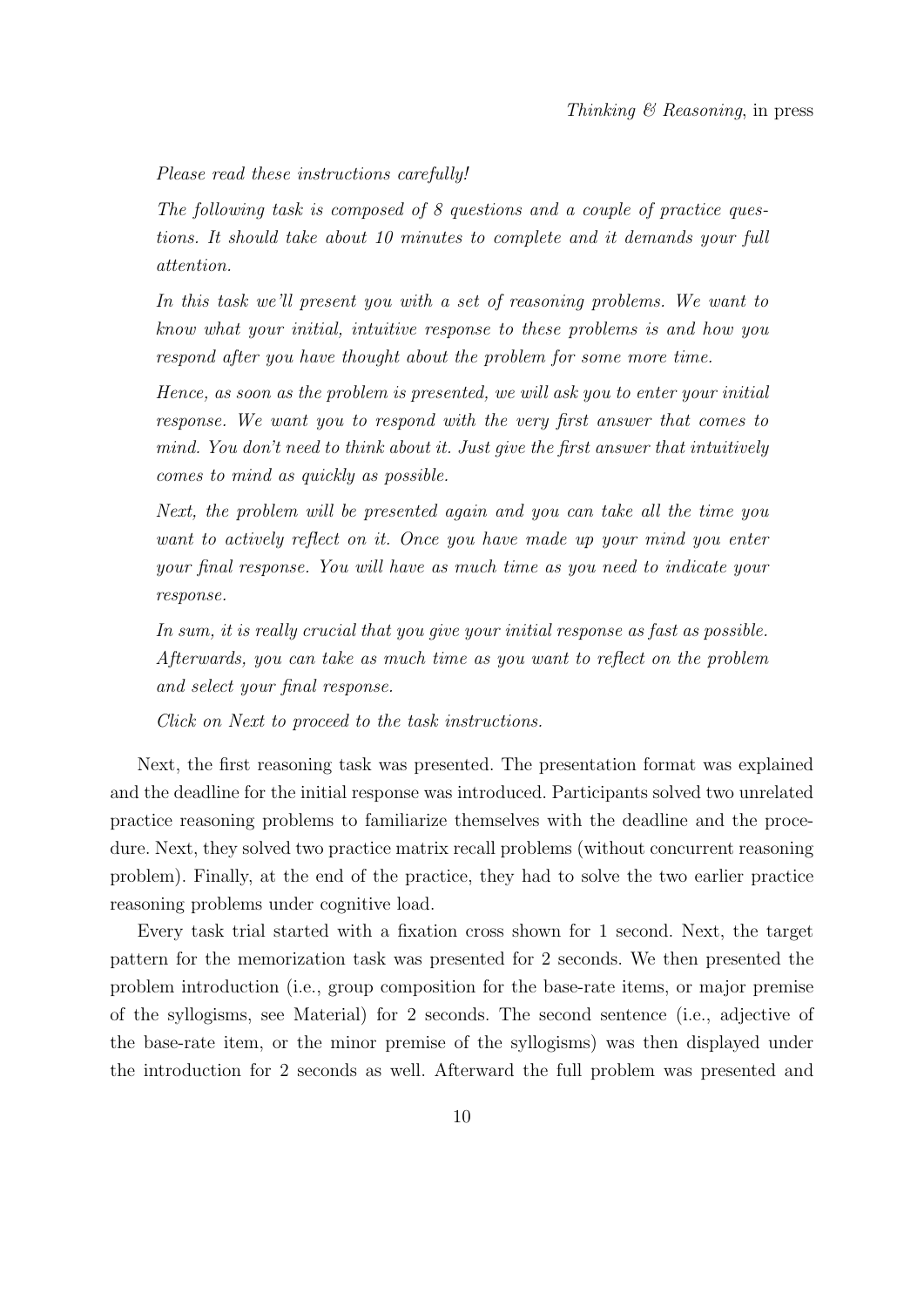participants were asked to enter their initial response. The initial response deadline was 3 seconds for all problems (see Material). One second before the deadline the background of the screen turned yellow to warn participants about the upcoming deadline. If they did not provide an answer before the deadline, they were asked to pay attention to providing an answer within the deadline on subsequent trials.

After the initial response was entered, participants were presented with four matrix patterns from which they had to choose the correct, to-be-memorized pattern. Once they provided their memorization answer, they received feedback as to whether it was correct. If the answer was not correct, they were also asked to pay more attention to memorizing the correct dot pattern on subsequent trials.

Finally, the full item was presented again, and participants were asked to provide a final response.

The color of the answer options was green during the first response, and blue during the final response phase, to visually remind participants which question they were answering. Therefore, right under the question we also presented a reminder sentence: "Please indicate your very first, intuitive answer!" and "Please give your final answer.", respectively, which was also colored as the answer options.

After completing the first task, a short transition indicated the overall progress (e.g., "You've completed the first task! Click on Next when you are ready to start the second task."). The second reasoning task was then introduced.

After participants completed the second reasoning task, they were asked to rate the material.

Finally, participants completed a page with demographic questions.

#### 2.5 Exclusion criteria

As in previous studies (e.g., Bago & De Neys, 2017; Raoelison & De Neys, 2019), We discarded trials where participants failed to provide a response before the deadline or failed the load memorization task because we could not guarantee that the initial response for these trials did not involve deliberation.

For the base-rate neglect task, older participants missed the deadline on 28 (2.9%) trials and further failed the load task on 119 (12.5%) trials, leading to 803 remaining trials out of 950 (84.5%). On average they each contributed 3.3 ( $SD = 0.7$ ) standard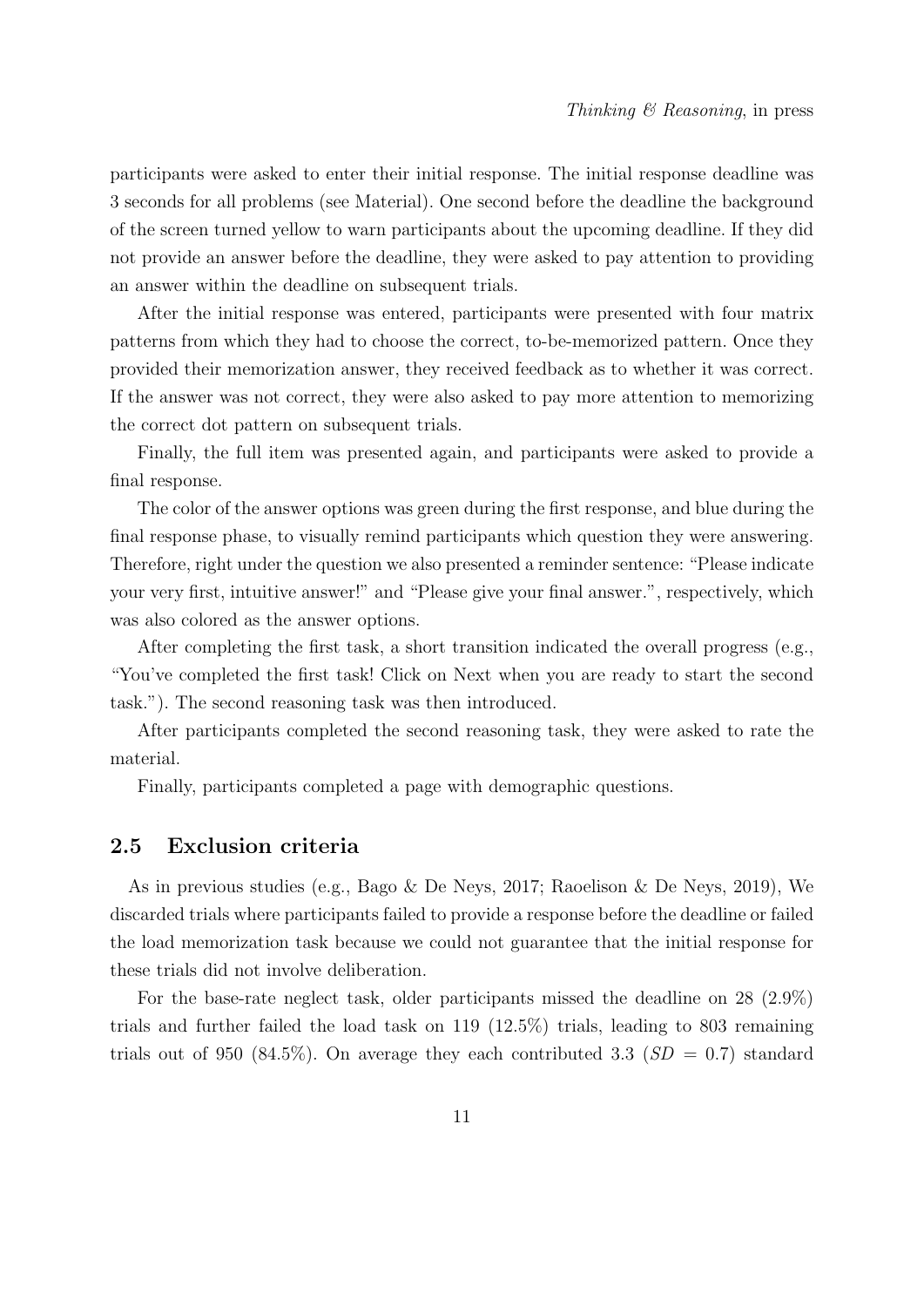conflict problem trials, 3.4 ( $SD = 0.6$ ) control no-conflict trials, and 1.8 ( $SD = 0.4$ ) neutral trials. Younger participants missed the deadline on 92 (11.1%) trials and further failed the load task on 132 (15.9%) trials, leading to 606 remaining trials out of 830 (73%). On average they each contributed 3 ( $SD = 1.1$ ) standard problem trials, 3 ( $SD = 1.1$ ) control no-conflict trials, and 1.3 ( $SD = 0.7$ ) neutral trials. Altogether, we kept 1409 trials out of 1780 (79.2%) for the base-rate task.

For syllogisms, older participants missed the deadline on 49 (5.2%) trials and further failed the load task on 66 (6.9%) trials, leading to 835 remaining trials out of 950 (87.9%). On average they each contributed 3.5 ( $SD = 0.7$ ) standard conflict problem trials, 3.6 ( $SD$ )  $= 0.6$ ) control no-conflict trials, and 1.7 ( $SD = 0.5$ ) neutral trials. Younger participants missed the deadline on 75 (9%) trials and further failed the load task on 127 (15.3%) trials, leading to 628 remaining trials out of 830 (75.7%). On average they each contributed 3  $(SD = 1)$  standard problem trials, 3.1  $(SD = 1)$  control no-conflict trials, and 1.6  $(SD = 1)$ 0.6) neutral trials. Altogether, we kept 1463 trials out of 1780 (82.2%) for syllogisms.

# 3 Results and discussion

Data was processed and analyzed using the R software (R Core Team, 2017) and the following packages (in alphabetical order):  $dplyr$  (Wickham et al., 2020), ez (Lawrence, 2016), ggplot2, (Wickham, 2016),  $Rmisc$  (Hope, 2013), and tidyr (Wickham & Henry, 2020).

For consistency with previous work we first analyze the accuracy data and then move on to the critical direction of change analysis.

#### 3.1 Accuracy

Base rate. Visual inspection of Figure 1 indicates that older participants outperformed younger participants on conflict items, both at the initial and the final response stage. In addition, the older participants tended to improve from the initial to the final response stage but not younger participants. We ran a 2 (age group, young or old)  $x$  2 (response stage, initial or final) mixed ANOVA on conflict problem accuracy with age group as a between-subject factor and response stage as a within-subject factor to test these trends. It revealed a main effect of age group,  $F(1, 173) = 77.01$ ,  $p < .001$ ,  $\eta_p^2 = .31$ , a main effect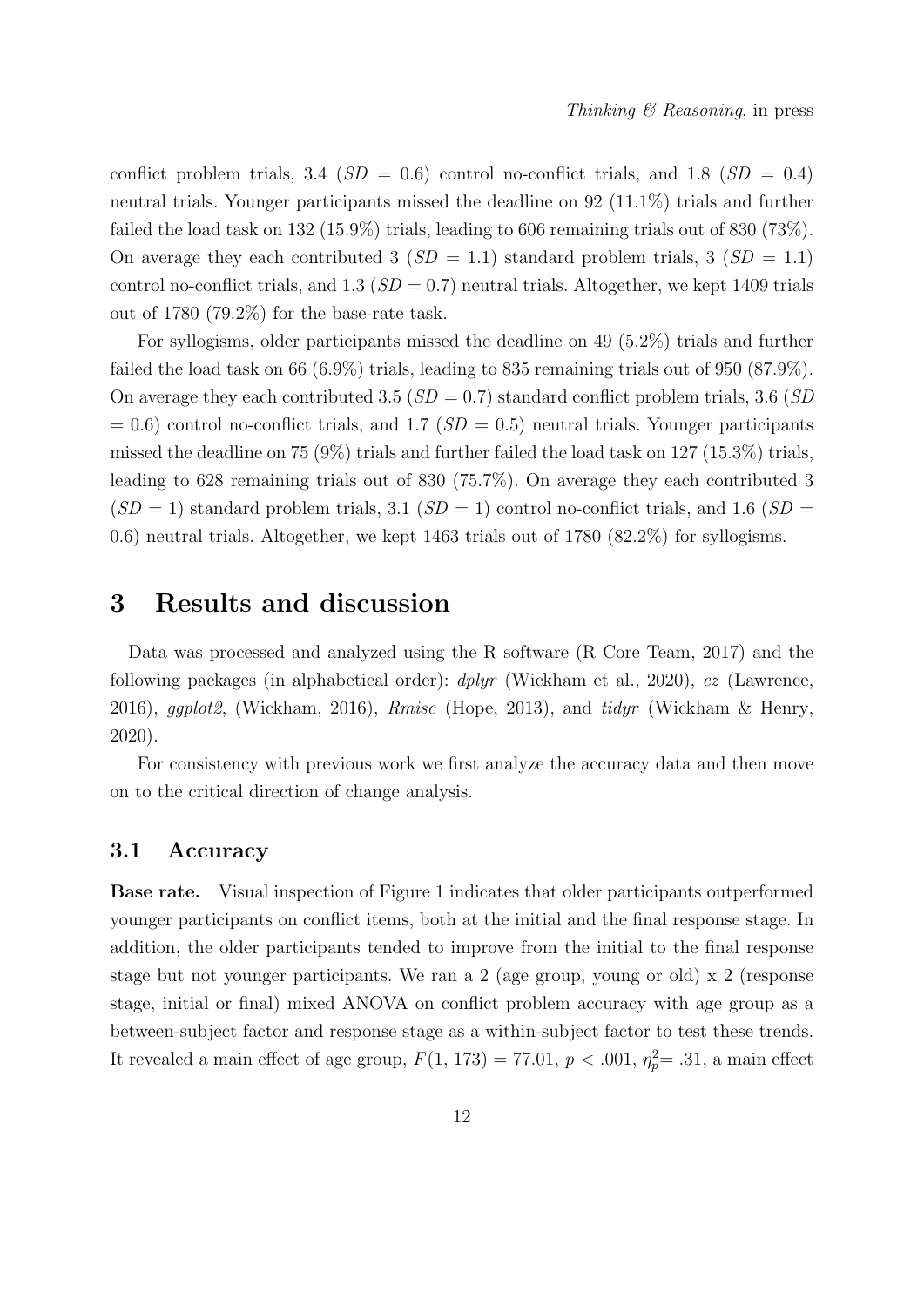of response stage,  $F(1, 173) = 21.78$ ,  $p < .001$ ,  $\eta_p^2 = .11$ , and a significant interaction,  $F(1, 173) = 26.91, p < .001, \eta_p^2 = .14$ . Paired comparisons showed that conflict accuracy for the older group significantly increased from the initial  $(M = 51.1, SD = 32.2)$  to the final  $(M = 72.8, SD = 30.4)$  response stage,  $t(94) = 6.32, p < .001, r = .55$ , but this wasn't the case for the younger group (initial:  $M = 17.6$ ,  $SD = 28.2$ ; final:  $M = 16.5$ ,  $SD$  $= 30.3$ ,  $t(79) = -0.45$ ,  $p = .652$ ,  $r = .05$ . Hence, consistent with previous two-response studies with adults, deliberation in the final response stage increased accuracy for our  $12^{th}$  graders. Interestingly, younger  $7^{th}$  graders did not yet show this deliberation benefit.

As Figure 1 further indicates, for the control no-conflict problems we get overall very high accuracy rates. For completeness, we also ran a 2 (age group, young or old) x 2 (response stage, initial or final) mixed ANOVA on no-conflict problem accuracy. Results pointed to a main effect of age group,  $F(1, 173) = 12.85$ ,  $p < .001$ ,  $\eta_p^2 = .07$ . The main effect of response stage was not significant,  $F(1, 173) = 2.76$ ,  $p = .099$ ,  $\eta_p^2 = .02$ , neither was the interaction,  $F(1, 173) = 1.68$ ,  $p = .197$ ,  $\eta_p^2 = .01$ . The age effect indicates that while both groups performed near ceiling, older participants were slightly more accurate (initial:  $M = 96.1, SD = 23.3$ ; final:  $M = 95.5, SD = 17.2$ ) than younger participants (initial:  $M = 89.4$ ,  $SD = 31.2$ ; final:  $M = 85.1$ ,  $SD = 32.1$ ) on no-conflict items. Nevertheless, consistent with our pilot study, the high initial accuracy rates confirm that (younger) participants could read and process the material and refrained from random guessing.

Finally, Figure 1 also shows the accuracy results for neutral items. A mixed ANOVA revealed a main effect of age group,  $F(1, 167) = 45.53$ ,  $p < .001$ ,  $\eta_p^2 = .21$ , and response stage,  $F(1, 167) = 14.36, p < .001, \eta_p^2 = .08$ , but no significant interaction,  $F(1, 167) =$ 3.27,  $p = .072$ ,  $\eta_p^2 = .02$ . While older participants (initial:  $M = 86.8$ ,  $SD = 22.7$ ; final:  $M = 92.1, SD = 21.9$ ) overall outperformed younger ones (initial:  $M = 50, SD = 35.8;$ final:  $M = 64.9$ ,  $SD = 34.5$ , as with the conflict problems, it seems that both age groups improved from initial to final response stage on the neutral items. Hence, even younger participants were able to improve on neutral items when allowed to deliberate.

Syllogisms. Figure 1 (bottom panel) also shows the accuracy results for the syllogisms. As the figure indicates, although accuracy rates are overall lower, we observe very similar trends as with the base-rate problems. A 2 (age group, young or old) x 2 (response stage, initial or final) mixed ANOVA on conflict accuracy revealed a main effect of age group,  $F(1, 172) = 4.61, p = .033, \eta_p^2 = .03$ , a main effect of response stage,  $F(1, 172) = 7.8, p$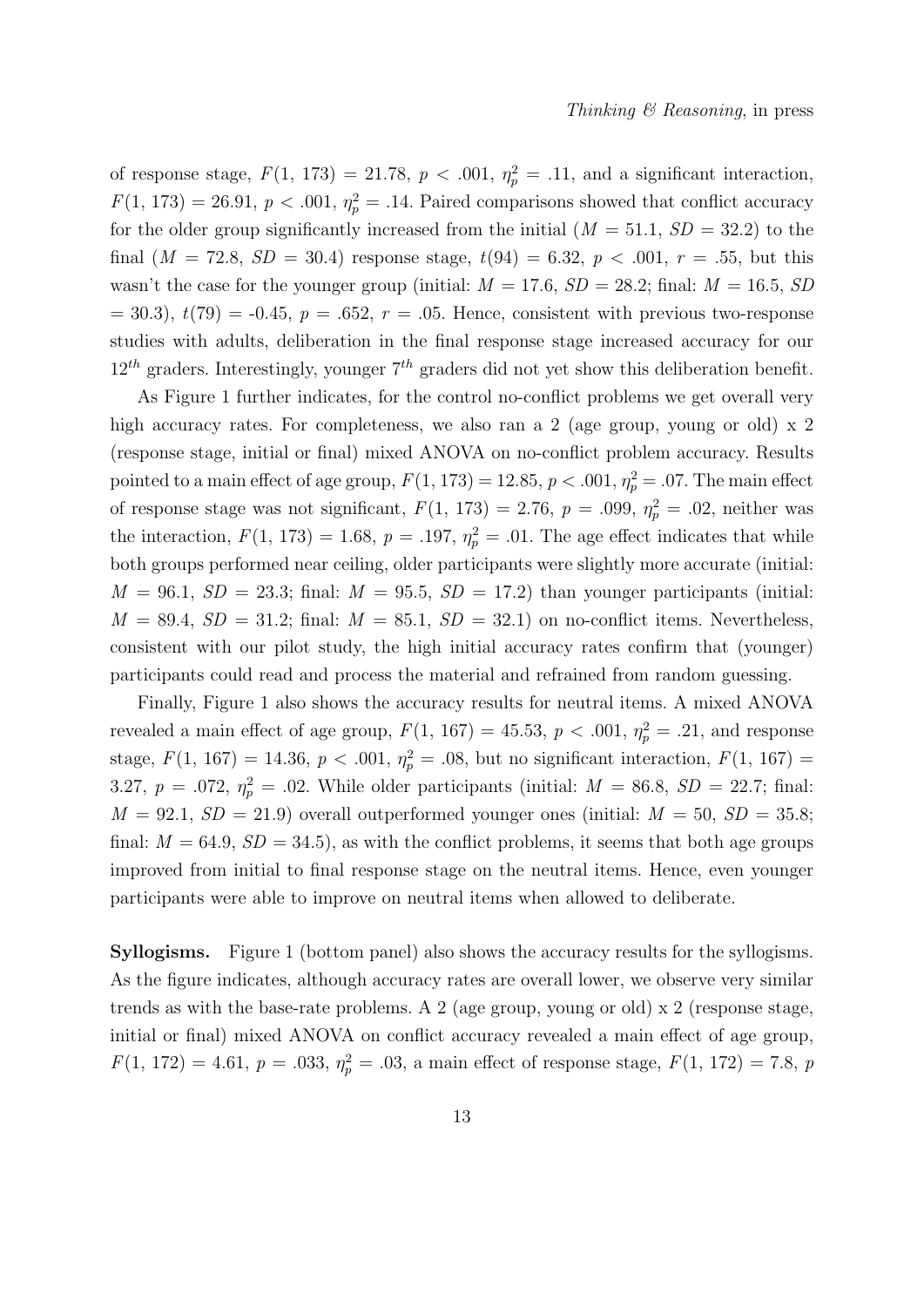

Figure 1. Accuracy for base-rate problems and syllogisms separated by problem type. Note. Error bars represent standard error.

= .006,  $\eta_p^2 = .04$ , and a significant interaction,  $F(1, 172) = 4.62$ ,  $p = .033$ ,  $\eta_p^2 = .03$ . As was the case for the base-rate task, pairwise comparisons indicated that older participants improved from the initial to the final response stage (initial:  $M = 26.2$ ,  $SD = 29.5$ ; final:  $M = 36.8, SD = 32.7$ ,  $t(94) = 3.85, p < .001, r = .37$ , but younger participants didn't (initial:  $M = 21$ ,  $SD = 34.9$ ; final:  $M = 22.4$ ,  $SD = 34.3$ ),  $t(78) = 0.41$ ,  $p = .681$ ,  $r =$ .05.

A mixed ANOVA on no-conflict accuracy revealed a significant main effect of age group,  $F(1, 173) = 10.16$ ,  $p = .002$ ,  $\eta_p^2 = .06$ . The main effect of response stage was not significant,  $F(1, 173) = 1.49$ ,  $p = .224$ ,  $\eta_p^2 = .01$ , neither was the interaction,  $F(1, 173)$  $= 0.11, p = .742, \eta_p^2 < .01$ . As with the base-rate problems, although older participants (initial:  $M = 94.6$ ,  $SD = 26.9$ ; final:  $M = 96$ ,  $SD = 23.9$ ) scored slightly higher than younger ones (initial:  $M = 88$ ,  $SD = 26.3$ ; final:  $M = 90.3$ ,  $SD = 26.1$ ), both groups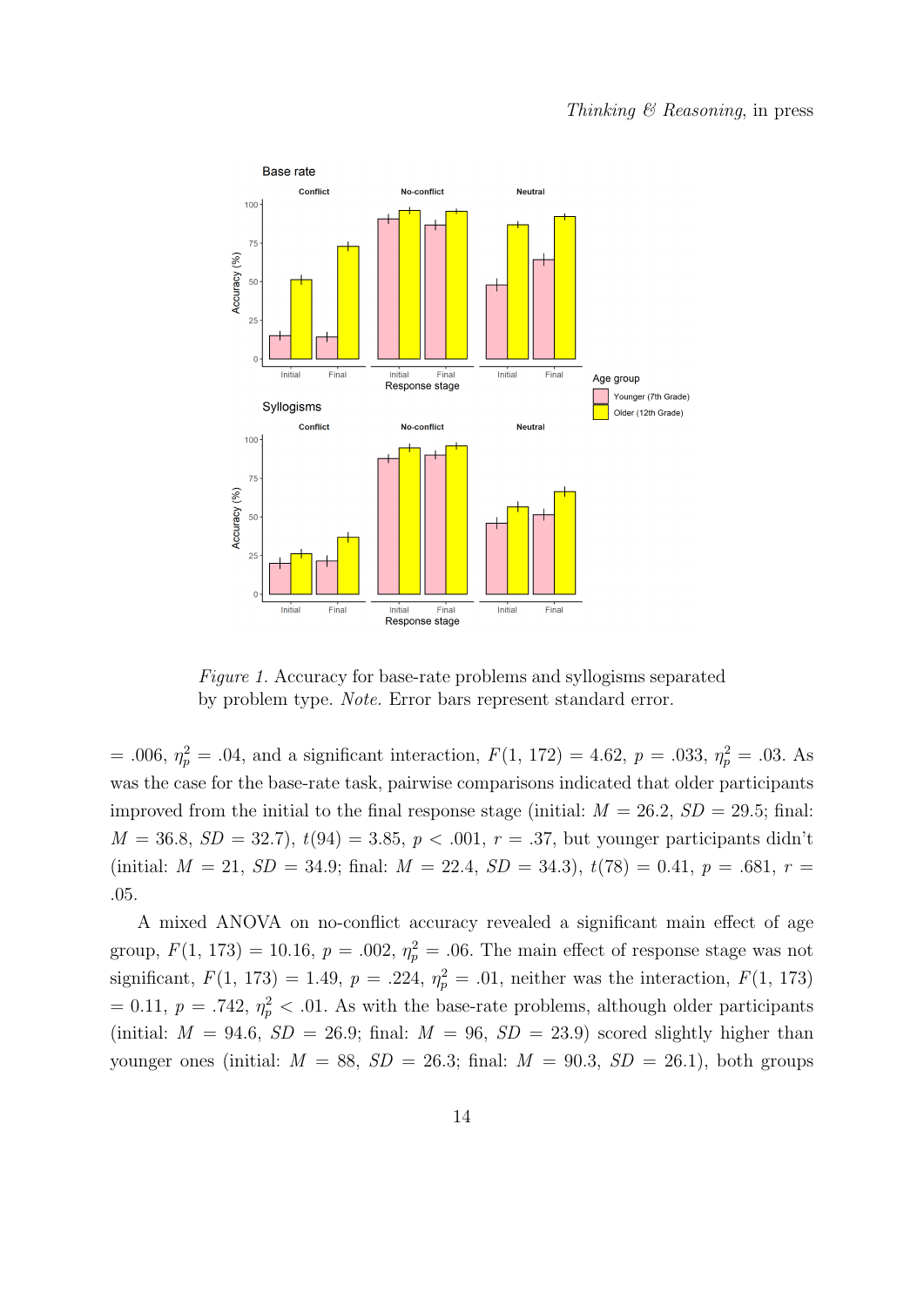performed near ceiling on no-conflict items.

Finally, a mixed ANOVA on the neutral item accuracy rates found a main effect of age group,  $F(1, 167) = 6.5$ ,  $p = .012$ ,  $\eta_p^2 = .04$ , and response stage,  $F(1, 167) = 7.33$ ,  $p$ = .007,  $\eta_p^2$  = .04. The interaction was not significant,  $F(1, 167) = 0.3$ ,  $p = .585$ ,  $\eta_p^2 = .02$ . Hence, as with the base-rate problems, older participants (initial:  $M = 56.5$ ,  $SD = 33.5$ ; final:  $M = 66.3$ ,  $SD = 32.2$ ) performed better than the younger ones (initial:  $M = 45.5$ ,  $SD = 33.1$ ; final:  $M = 51.9$ ,  $SD = 33.1$ ) but even younger participants tended to benefit from additional deliberation when solving neutral problems.

### 3.2 Direction of change

To have a deeper look at how much participants changed their initial answer after deliberation– and whether correct final responses were already generated intuitively–we ran a directionof-change analysis (Bago & De Neys, 2017). Since participants are asked to provide two responses on each trial, this results in four possible direction of change categories:  $\theta\theta$ (both initial and final responses incorrect), 01 (incorrect initial response but correct final response), 10 (correct initial response but incorrect final response) and 11 (both initial and final responses correct). For brevity, we focus on the critical conflict items and neutral items (as expected, no conflict items showed predominantly 11 responses throughout, see Supplementary Material). We calculated the proportion of each direction category in each task for every individual.<sup>2</sup> Figure 2 shows the results.

#### 3.2.1 Conflict items

**Base rate.** As Figure 2 shows, the main pattern seems to be a clear drop in  $\theta\theta$  with age that is specifically accompanied by an increase in  $11$  and  $01$  responses. Directional t tests showed that the increase in 11 (young:  $M = 11\%$ ,  $SD = 26.4$ ; old:  $M = 49.1\%$ ,  $SD =$ 42.9; 38.1\% more),  $t(159.31) = 7.18$ ,  $p < .001$  (one-tailed),  $r = .49$ , and 01 trials (young:  $M = 5.4\%, SD = 15.8$ ; old:  $M = 23.7\%, SD = 32.1$ ; 18.3\% more),  $t(141.77) = 4.9$ ,  $p <$ .001 (one-tailed),  $r = .38$ , were both significant. Hence, in line with classic developmental claims, older reasoners were better able to deliberately correct an intuitive response in

<sup>2</sup>This reflects how likely an individual is to show each specific direction of change pattern. Thus, for any individual,  $P(\theta \theta) + P(\theta \theta) + P(\theta \theta) + P(\theta \theta) = 1$ .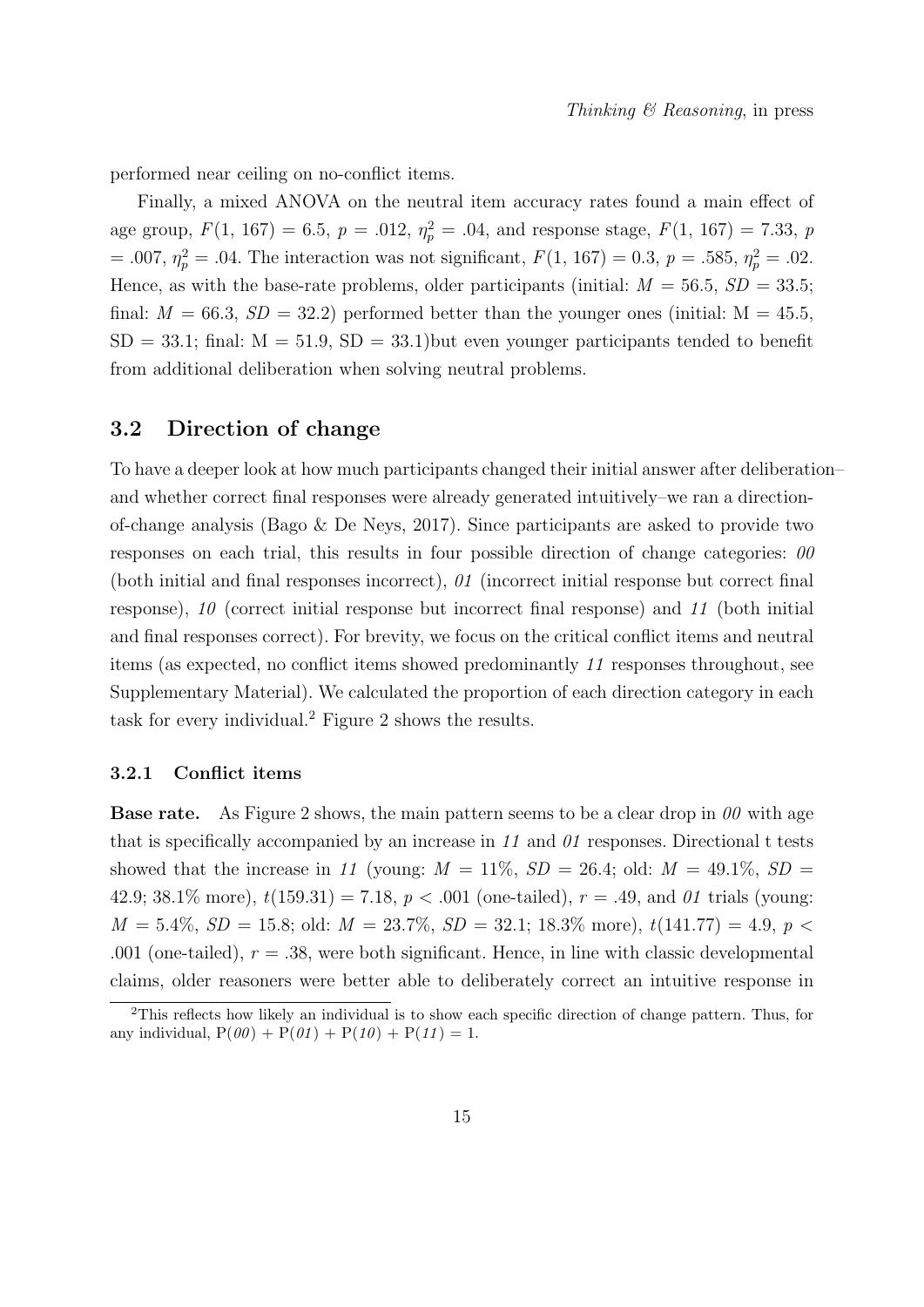case it was erroneous. But critically, consistent with our hypothesis, older reasoners were also far more likely to generate a correct intuitive response from the outset.

For exploratory purposes, we also directly contrasted the difference between proportions for the 11 and 01 trials (i.e.,  $\frac{6}{11} \frac{601}{100}$  in the two age groups. This gives us an indication of how much more likely a correct response was generated intuitively rather than after correcting an initial erroneous response. This difference was larger in the older group  $(M = 25.4\%, SD = 64.5\%)$  than in the younger group  $(M = 5.6\%, SD = 30.3\%)$ . This suggests that the increase in accuracy observed with age relies more on better intuitions than correction. We come back to this issue in the discussion but note however that values are positive in both age groups. As Figure 2 shows, even the youngest participants were more likely to produce a 11 trial than a  $\theta$ 1 trial. Hence, although younger reasoners are overall especially less likely to generate correct intuitive responses, the few younger reasoners who do give correct responses typically are also more likely to generate these intuitively. The point is that in absolute terms this is far less likely than among older reasoners.

Syllogisms. As Figure 2 shows, although the trends were somewhat less pronounced than with the base-rate problems, we observed a similar pattern on the syllogisms with an age-related increase in 11 and 01 responses. The proportion of 11 trials was higher for older participants ( $M = 22.2\%$ ,  $SD = 31.7$ ) than for younger participants ( $M = 14\%$ ,  $SD = 27.2$ ,  $t(171.82) = 1.83$ ,  $p = .034$  (one-tailed),  $r = .14$ . Likewise, the proportion of 01 trials was higher for older participant  $(M = 14.6\%, SD = 23.2)$  than for younger participants  $(M = 8.3\%, SD = 21.2), t(170.46) = 1.85, p = .033$  (one-tailed),  $r = .14$ . As was the case for base-rate problems, the contrast between 11 and 01 proportions was larger for older participants ( $M = 7.6\%$ ,  $SD = 42$ ) than for younger participants ( $M =$ 5.7%,  $SD = 36$ , although he difference was small.

#### 3.2.2 Neutral items

Base rate. As Figure 2 shows, there was a clear increase in 11 responding with age (old:  $M = 83.7\%$ ,  $SD = 33$ ; young:  $M = 42.6\%$ ,  $SD = 45.1$ ; 41.1\% difference), t(129.09)  $= 6.59, p < .001$  (one-tailed),  $r = .50$ . However, the figure also shows a decrease in 01 responding with age rather than an increase (old:  $M = 8.4\%, SD = 21.5$ ; young:  $M =$ 22.3%,  $SD = 37.1$ ; 13.9% more). A directional t test indicated that this decrease was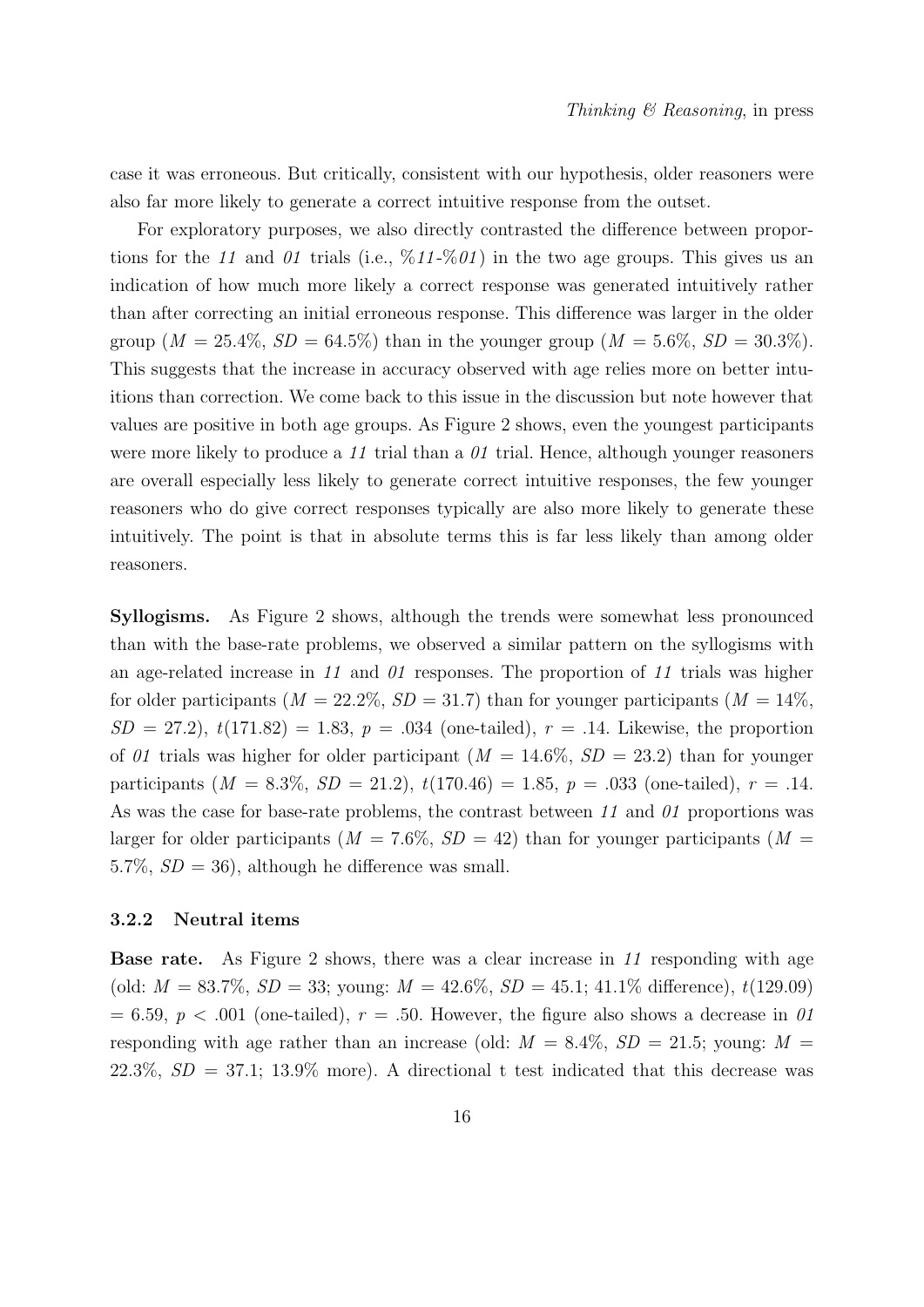

Figure 2. Proportions of Direction of Change Categories for Conflict and Neutral Problems. Note. Error bars represent standard error. Proportions for each direction were computed for each individual. Averages were then computed separately for each direction. Note.  $00 =$  both initial and final responses incorrect,  $01 =$  incorrect initial response but correct final response,  $10 =$  correct initial response but incorrect final response and  $11 =$  both initial and final responses correct.

significant,  $t(110.1) = 2.86$ ,  $p = .003$  (one-tailed),  $r = .26$ . That is, older participants were able to generate more intuitive correct responses than younger participants but were less likely to correct an initial erroneous response. To put this result in context, one needs to consider the high initial accuracy for neutral items, which was above 80% for older participants and below 50% for younger participants. Thus, the latter simply had a greater amount of initial responses to correct to begin with. Since solving neutral items only required applying probability principles (i.e., without an interfering cued heuristic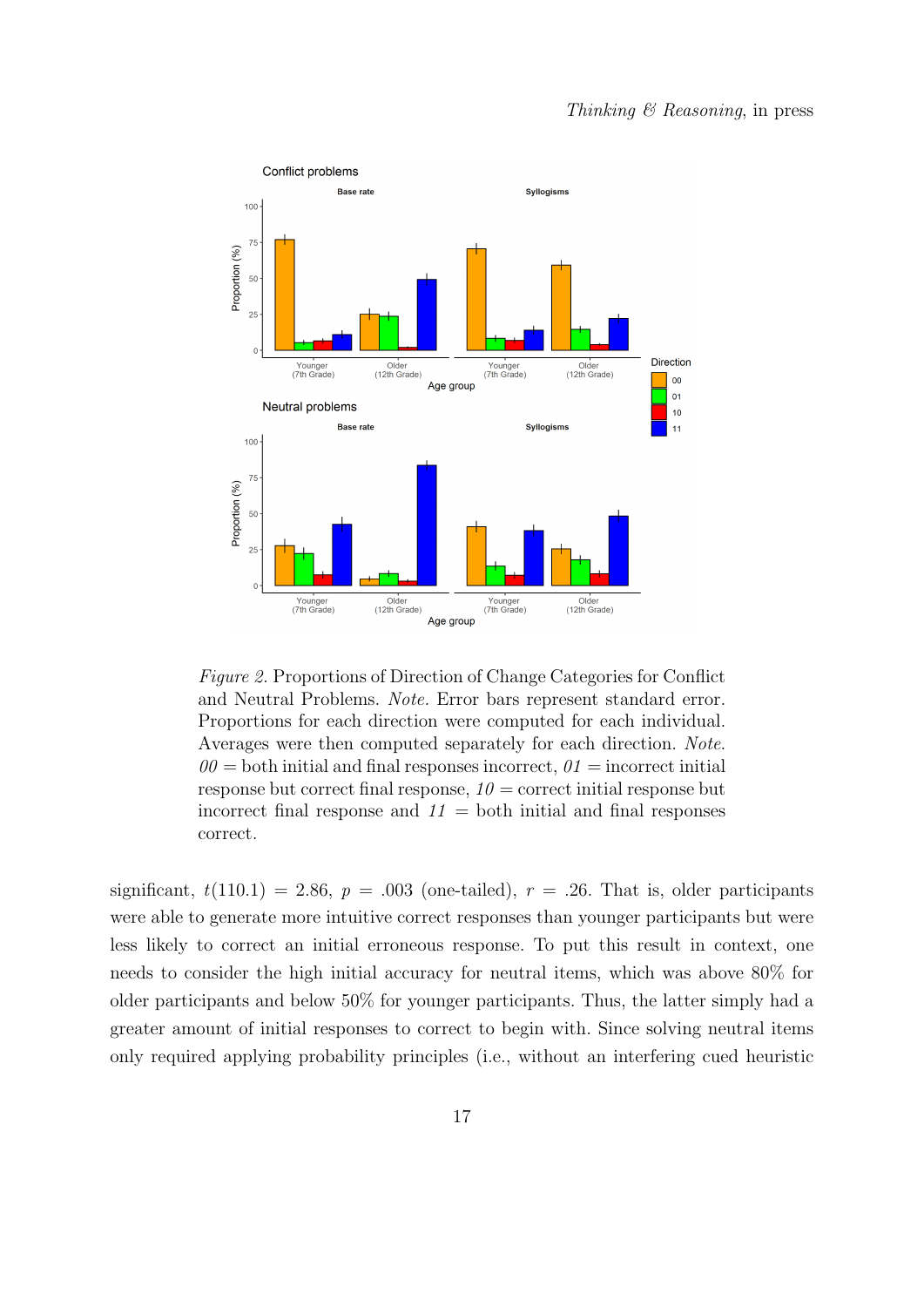response), this suggests that in the cases when younger participants could not apply those principles intuitively, they could still access them and apply them when given enough time, while older participants were better able to access and apply them intuitively. As with the conflict items, the difference between 11 and  $\theta$ 1 proportions was larger for the older group ( $M = 75.3\%, SD = 50.5\%$ ) than for the younger group ( $M = 20.3\%, SD = 70.2\%$ ).

**Syllogisms.** Older participants had a higher proportion of 11 trials  $(M = 48.4\%, SD =$ 40.9%) than younger participants ( $M = 38.3\%$ ,  $SD = 36.2\%$ ),  $t(166.47) = 1.7$ ,  $p = .046$ (one-tailed). They also had a higher proportion of 01 trials  $(M = 17.9\%, SD = 31.1\%)$ than younger participants ( $M = 13.6\%, SD = 27.7\%$ ) but the trend was not significant,  $t(166.34) = 0.951$ ,  $p = .172$  (one-tailed). The difference between proportions was larger for the older participants ( $M = 30.4\%$ ,  $SD = 62.4$ ) than for the younger participants (M)  $= 24.7\%, SD = 53.6$ .

### 3.3 Exploratory analyses

Although this was not the focus of our study, for exploratory purposes we also recorded participants' response latencies. The interested reader can find an overview in the Supplementary Material (Figure S3). Results showed that response latencies for the initial responses (i.e., generated under time-pressure) were virtually identical in the two age groups (overall  $M = 1.62$ s,  $SD = 0.31$ s). For final response latencies the only systematic trend across the base-rate problems and syllogisms were longer conflict problem latencies for the older group (Base-rate problems: young  $M = 5.77$ s,  $SD = 3.74$ s, old  $M = 6.37$ s,  $SD = 3.22$ s. Syllogisms: young  $M = 4.52$ s,  $SD = 2.50$ s, old  $M = 6.57$ s,  $SD = 4.18$ s) which presumably reflects the more extensive deliberation in this age group.

For consistency with previous work we also looked at conflict detection effects (De Neys & Glumicic, 2008). Previous studies have shown that when adult participants fail to solve a conflict problem correctly they often show some sensitivity to their errors as reflected, for example, in longer latencies for incorrectly solved conflict problems, than for correctly solved no-conflict problems (e.g., De Neys, 2012; Frey, Johnson, & De Neys, 2018; Pennycook, Fugelsang, & Koehler, 2015). Developmental studies have shown that these conflict detection effects are less pronounced for younger reasoners (De Neys, Cromheeke, & Osman, 2011; De Neys & Feremans, 2013; Lanoë et al., 2017). The present study confirmed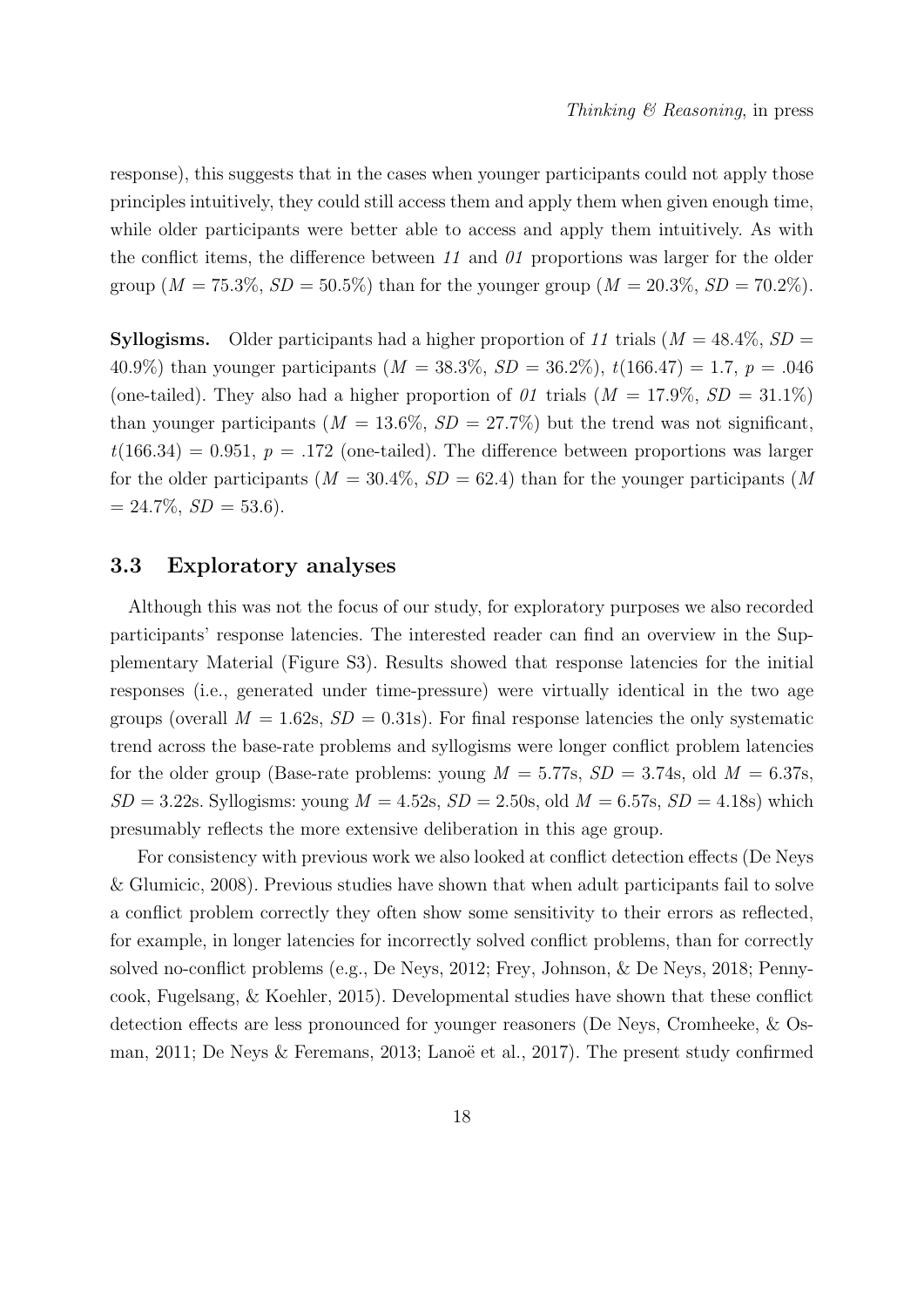these results<sup>3</sup> with a consistent trend towards a more pronounced conflict detection effect in the older than younger age group (see Figure S4).

# 4 General discussion

In the present study we contrasted the reasoning performance of younger  $(7<sup>th</sup>$  grade) and older  $(12^{th}$  grade) reasoners with a two-response paradigm. Results showed that, consistent with traditional developmental claims, older reasoners were more likely to deliberately correct an initial erroneous response than younger reasoners. Critically, however, consistent with our hypotheses, older reasoners were also far more likely to generate the correct response from the outset.

This increase in correct intuitive responding with age lends credence to the suggestion that correct intuitive responding among adults might result from an automatization process (De Neys, 2012). As students are repeatedly exposed to logico-mathematical principles throughout their school curriculum they have the opportunity to practice them to automaticity. With enough repetition, this mindware might become so instantiated that it can be applied effortlessly, without deliberation (Stanovich, 2018).

Consequently, correct intuitive responding will be less likely among younger reasoners who have had less opportunity to practice and automatize the principles.

Our findings can help to inform the theoretical debate concerning the nature of people's alleged intuitive logical competence. However, the results have also interesting implications for developmental psychologists. As we noted in the introduction, traditionally the reasoning community has tended to attribute age-related reasoning improvements to increased deliberate correction (e.g., Barrouillet, 2011; De Neys & Everaerts, 2008; Houdé & Borst, 2015; Kokis et al., 2002). Although we observed such improved correction, the age-related decrease in "biased" responding was specifically accompanied by an increase in correct intuitive responses. Hence, older reasoners are not necessarily less biased because they are better able to correct their intuitions when they are wrong but rather because their intuitions are more accurate. Interestingly, the developmental work of Reyna and colleagues (e.g., Reyna, 2012; Reyna & Brainerd, 2011) has long argued for such an alter-

<sup>&</sup>lt;sup>3</sup>As suggested in previous two-response studies (Bago & De Neys, 2017; Thompson & Johnson, 2014), we focused on final latencies for conflict detection as initial latencies are not reliable due to the deadline (e.g., Janssen, Raoelison, & de Neys, 2020).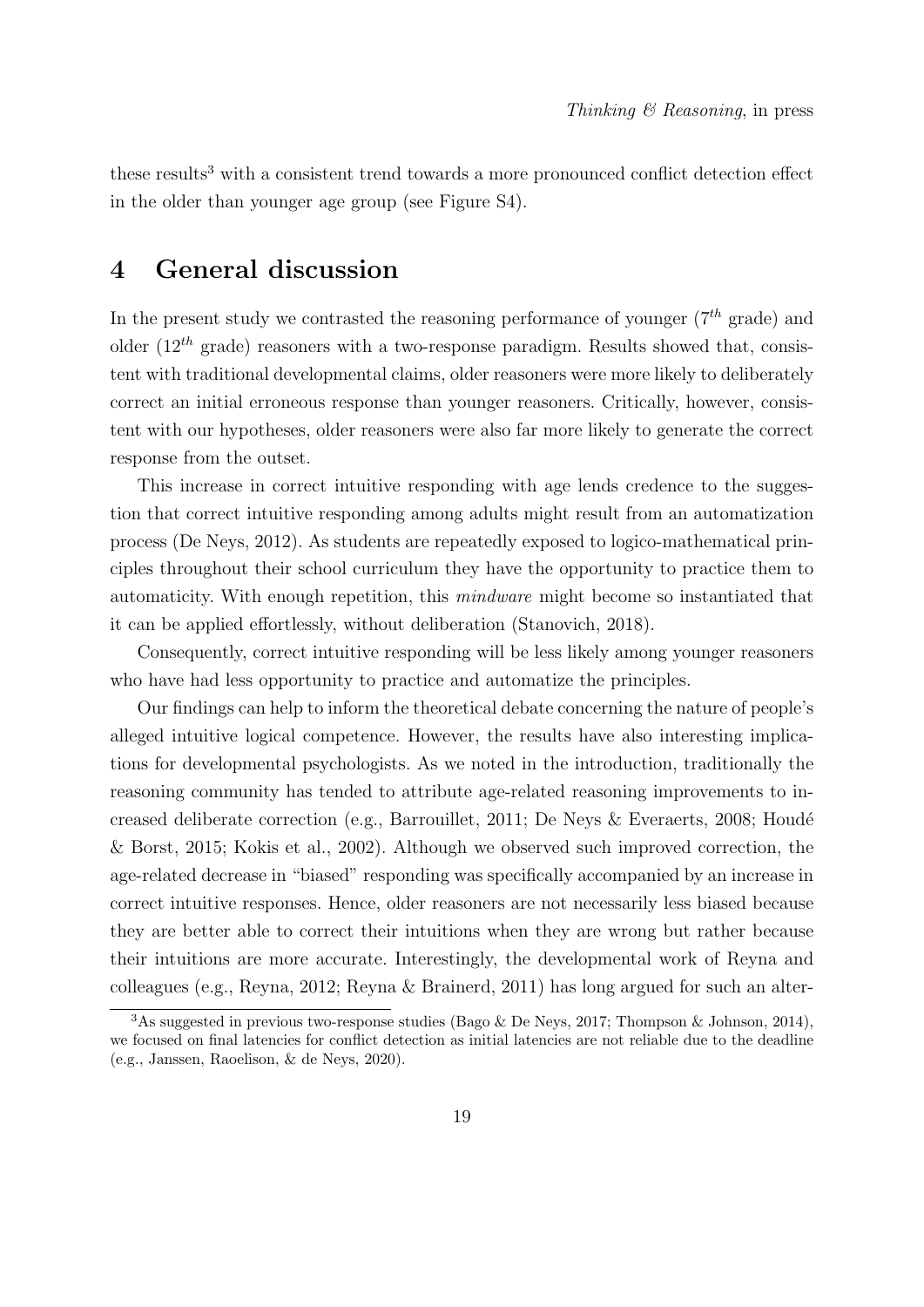native view. Their fuzzy-trace theory has put intuitive processing at the apex of cognitive functioning. They have argued that this is mediated by a switch from more verbatim to more intuitive gist-based representations (e.g., see Reyna et al., 2017). Although the tworesponse findings are agnostic about the underlying representations, they lend credence to the general point that reasoning development should not be conceived as a mere switch from intuitive to deliberate processing per se (see also Markovits et al., 2019). Learning to accurately intuit seems to be at least as important.

Our key result concerning the age-related increase in intuitive correct responding was observed for traditional conflict problems in which a cured heuristic response conflicted with the correct response and on neutral control problems in which no heuristic response was cued. Interestingly, our results also pointed to a difference between the two problem types. On conflict problems, younger reasoners' overall accuracy did not increase after deliberation. Younger reasoners did benefit from additional deliberation, however, on the neutral problems. The key difference between the conflict and neutral problems is that reasoners are not being faced with an interfering intuitive heuristic response on the neutral problems. This increased neutral problem performance suggests that biased younger reasoners do know the critical logical principles to some extent and can apply them when given the time to deliberate (e.g., De Neys & Van Gelder, 2009). However, their deliberation is specifically less effective when they need to deal with a competing salient heuristic response.

We also need to consider possible methodological reservations. First, it can be argued that the poorer performance of younger reasoners results from a reading or guessing confound. In theory, it could be that even younger reasoners have accurate logical intuitions but that they simply failed to read and understand the problem material under time-pressure and load. As we noted, our pretest and control no-conflict problems findings argue against such a confound. Although there was a slight age-related performance increase on the no-conflict problems, even our youngest  $7<sup>th</sup>$  graders showed near ceiling performance and gave intuitive correct responses on the vast majority of no-conflict trials. If the two-response constraints would have interfered with  $7<sup>th</sup>$  graders' basic problem comprehension per se, they should not have performed so well on the no-conflict problems.

Alternatively, one could also argue that our two-response paradigm might not have been demanding enough for the oldest participants and still allowed them to engage in deliberation at the initial response stage. However, here it should be noted that the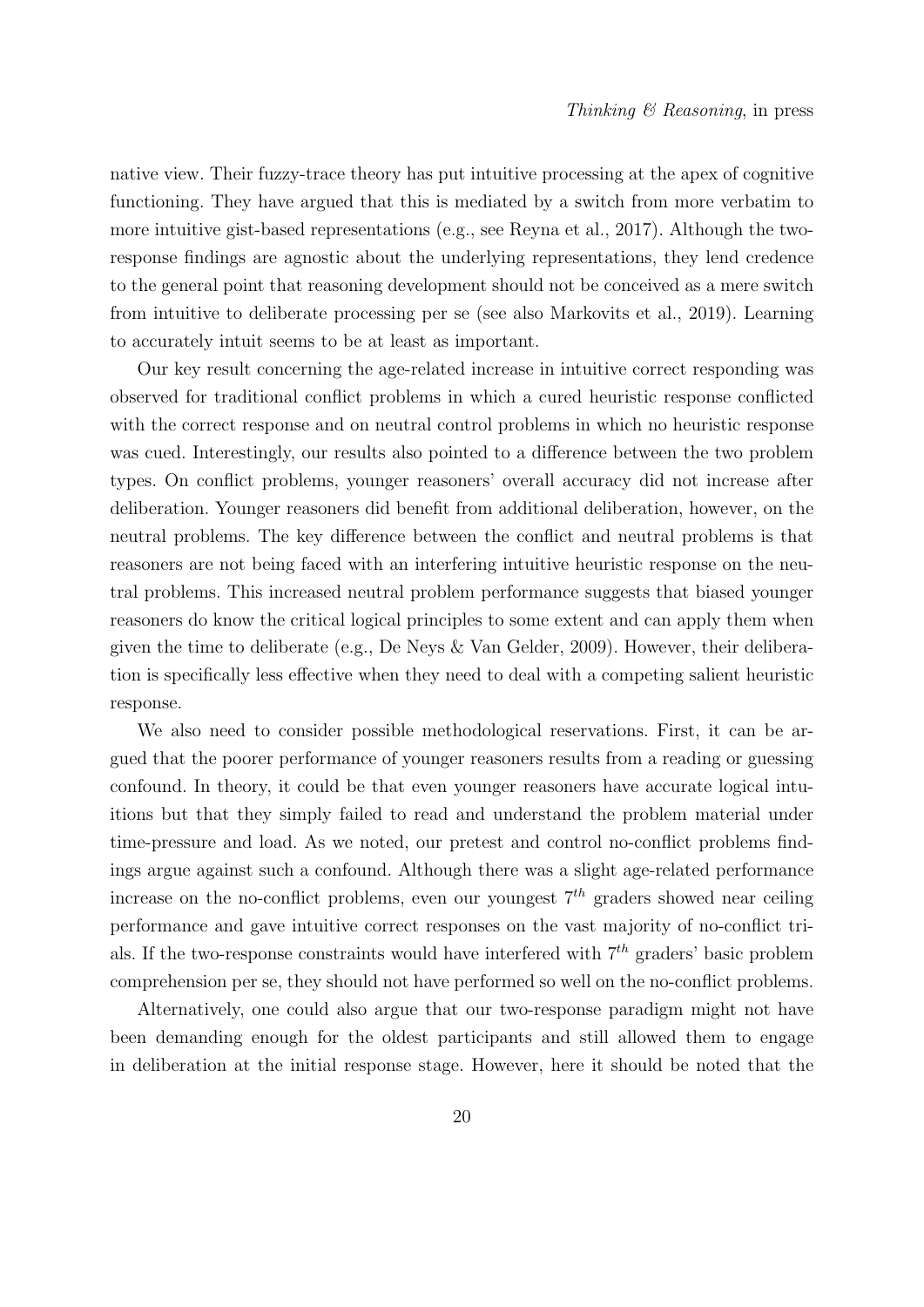specific two-response paradigm we used has been extensively validated with adults. It combines instruction, time-pressure, and load manipulations that have all been shown to minimize deliberation in isolation (Bago  $\&$  De Neys, 2017). Hence, even for adults possible deliberation is extremely minimized (Bago & De Neys, 2020). Still, one may argue that, given that older reasoners will have more cognitive resources, our experimental constraints were less demanding for older reasoners than younger ones. Hence, in theory, older reasoners might have had at least more opportunity to engage in deliberation during the initial response stage, which could have driven the higher initial accuracy. Given that deliberation is more time-demanding than intuitive processing, if it was indeed the case that older reasoners were deliberating in the initial response stage, we should also have observed longer initial response times for the deliberating older reasoners than for the intuiting younger reasoners. However, we found no evidence for such a systematic effect (overall initial response time for young = 1.65s,  $SD = 0.33$ s; old = 1.59s,  $SD = 0.29$ s, see Figure S3). Taken together, these arguments argue against a systematic deliberation confound. That being said, we readily acknowledge that one can never be completely sure that a paradigm excludes all possible deliberation (e.g., see Bago & De Neys, 2019; Raoelison, Thompson, & De Neys, 2020)<sup>4</sup>.

Another possible reservation concerns the nature of the developmental effect. For example, in theory, it is possible that older reasoners simply no longer process the heuristic information (e.g., they no longer attend to the descriptive information in the base-rate problem). In this case, they would not reason "more logically" per se but rather "less heuristically" (i.e., have weaker heuristic intuitions rather than stronger logical ones). However, our data argues against such an account. First, performance on the neutral problems–which do not cue a heuristic response–was consistently higher than on conflict problems (see Figure 1). If older reasoners would no longer process the heuristic information, they should perform equally well on conflict and neutral problems. Second, our explorative conflict detection data indicated that older reasoners showed a more pronounced conflict sensitivity than younger ones (see Figure S4) when solving conflict vs no-conflict problems. This also indicates that older reasoners are not merely disregarding heuristic cues per se.

<sup>&</sup>lt;sup>4</sup>The general problem is that "fast-and-slow" dual process theories are underspecified. It is posited that deliberation is slower and more demanding than intuitive processing, but the theory does not present an unequivocal a priori criterion that allows us to classify a process as intuitive or deliberate (e.g., takes at least x time, or x amount of load, see Bago & De Neys, 2019, for an extensive discussion).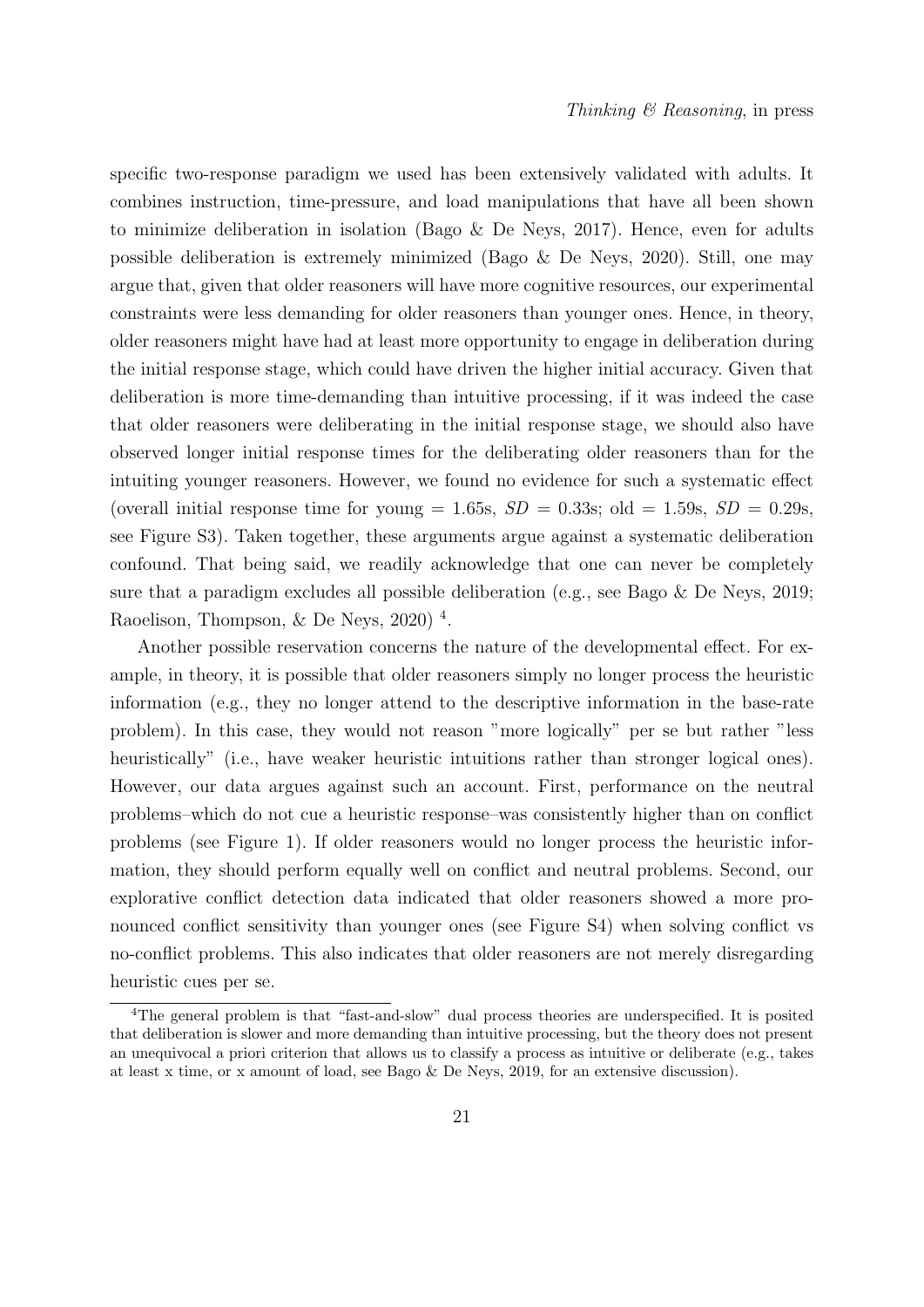A related point concerns the possible role of developmental differences in elementary conflict resolution processes. In theory, it could be that older and younger reasoners have equally strong (i.e., automatized) logical intuitions but simply differ in how well they can intuitively resolve conflict between a heuristic and logical intuition. Although we do not object to the suggestion that older reasoners have better conflict resolution capacities, our results on the neutral problems underscore the role of better instantiated intuitive logical knowledge per se. Given that neutral problems do not cue a heuristic response, conflict resolution is not (or far less) at play. Hence, one's intuitive performance on these problems should primarily reflect the extent of one's mindware instantiation (Stanovich, 2018). As our results indicated (see Figure 1), although performance on the neutral problems was overall higher than on conflict problems, the observed developmental accuracy difference on the initial neutral problem responses in our study (base-rates  $+39\%$ , syllogisms  $+11\%$ ) for oldest group) was as pronounced as what we observed for the initial conflict problem response (base-rates  $+36\%$ , syllogisms  $+6\%$  for oldest group). This supports the claim that older reasoners have stronger (more automatized) logical intuitions.

Our critical trends were highly similar across the two different reasoning tasks (baserate problems and syllogisms) we adopted. This lends credence to the generality of our findings. Nevertheless, one needs to bear in mind that the study is the first to adopt a two-response paradigm in a developmental study. Although we be believe that our pretesting and study design minimized systematic confounds, we readily acknowledge that further validation of the findings is welcome. Indeed, we hope that the study can serve as a methodological proof-of-principle that points to the potential of the two-response paradigm for future developmental work.

A general limitation of the developmental approach we took in the present study is obviously that it is essentially correlational in nature. The developmental trends we observed lend credence to the automatization hypothesis, but we did not study the automatization process "in vivo". For example, our results do not inform us about the actual timescale of the hypothesized automatization. What amount of training is needed to intuit the application of logical rules? The literature on expertise indicates that automatizing skills to expert levels can take several thousand hours of focused practice (e.g., Ericsson et al., 2006). On the other hand, the automatization literature in the cognitive sciences suggests that automatization of simple tasks can occur within a single training session (Moors & De Houwer, 2006; Shiffrin & Schneider, 1977). Clearly, although our age groups dif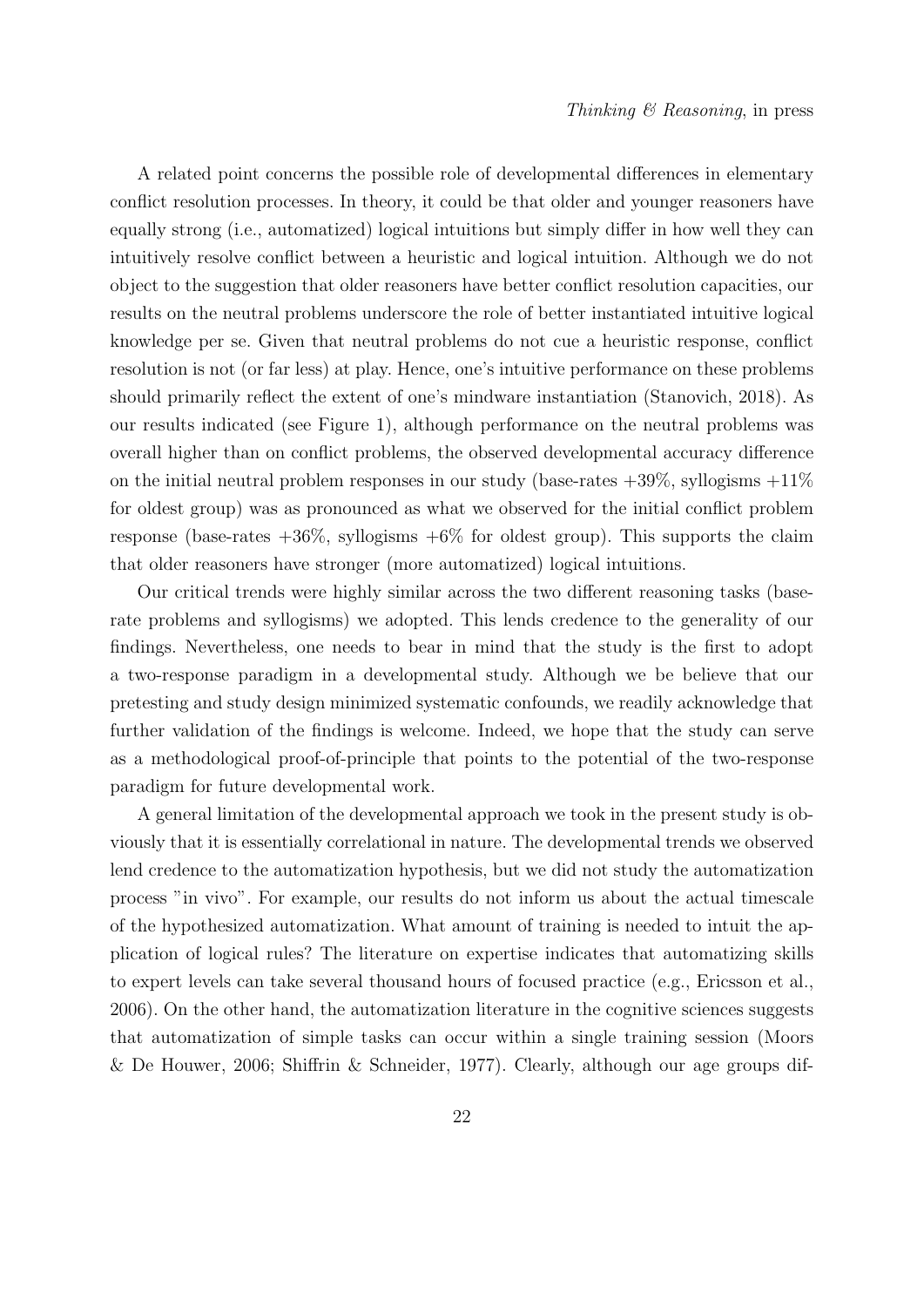fered by 5 years, the school curriculum is not exclusively devoted to the acquisition of logico-mathematical knowledge. In addition, the "training" will often be indirect. That is, although the school curriculum familiarizes students with the general underlying principles that are at play in our reasoning tasks (e.g., impact of base-rates on likelihood estimation and conditional implication) they are not trained with these specific tasks (i.e., base-rate neglect problems and belief bias syllogisms) as such.

In this respect it might be interesting to complement the present developmental approach with an intervention or training approach in which reasoners get to directly practice the precise logical principles and reasoning task in question. We could then measure the training impact on their intuitive reasoning performance with a two-response paradigm. This could allow us, for example, to test directly how much training is required to arrive at automatization and whether certain tasks/principles (e.g., base-rate vs syllogisms) are easier to automatize than others.

Last, but not least, it is also important to highlight individual differences. Our interest in the present study lay at the group-level. our critical finding is that younger reasoners are on average less likely to generate correct intuitive responses than older ones. However, this obviously does not imply that all older reasoners manage to intuit correctly. Indeed, even among our  $12^{th}$  graders biased responding remained prevalent. Such individual differences among adult (or near adult) reasoners have been attributed to differences in the strength or instantiation of one's logical intuitons (Bago & De Neys, 2017, 2020; De Neys, 2012; Stanovich, 2018). That is, not all adults will have automatized the application of the underlying logical principles to the same extent. Hence, there will be individual differnces in the degree of mindware instantiation (Stanovich, 2018). It will be this degree of mindware instantiation that will determine whether a reasoner can intuit correctly or not (and whether they will show sensitivity to their error, e.g., De Neys, 2012).

At the other end of the spectrum, our developmental trends do not imply that younger reasoners cannot reason correctly. Although it was rare, even among our  $7<sup>th</sup>$  graders we observed correct conflict responses, and critically, in case a final response was correct it was typically already correct in the initial response stage. Hence, even correct intuitive responding is not impossible for (some)  $7<sup>th</sup>$  graders. The key point is that, it is far less likely for a  $7<sup>th</sup>$  grader than for a  $12<sup>th</sup>$  grader. In sum, by applying the two-response paradigm in a developmental setting, we managed to provide some initial insight into the origin of people's alleged logical intuitions. Results lend credence to the role of a developmental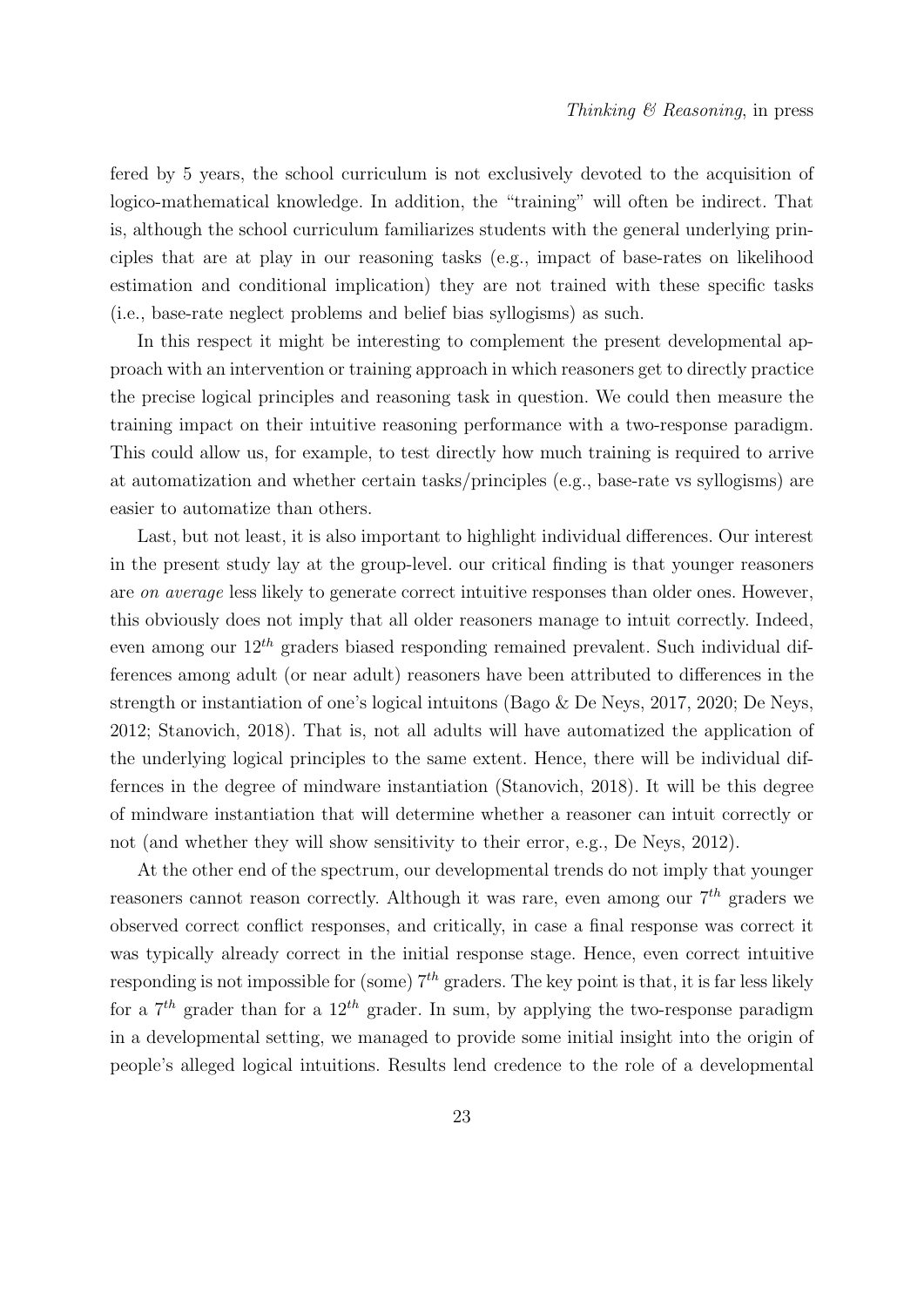automatization process. More generally, the findings support the view that developmental improvements in reasoning accuracy are at least partially driven by an improvement in the accuracy of our intuitions.

# Acknowledgments

This research was supported by a research grant (DIAGNOR, ANR-16-CE28-0010-01) from the Agence Nationale de la Recherche, France. We thank two masters students, Agnieszka Argasinska and Morgane Velly, for their involvement in piloting the experiment and in data collection.

# Open data statement

Raw data can be downloaded from our OSF page (https://osf.io/6xqgt/).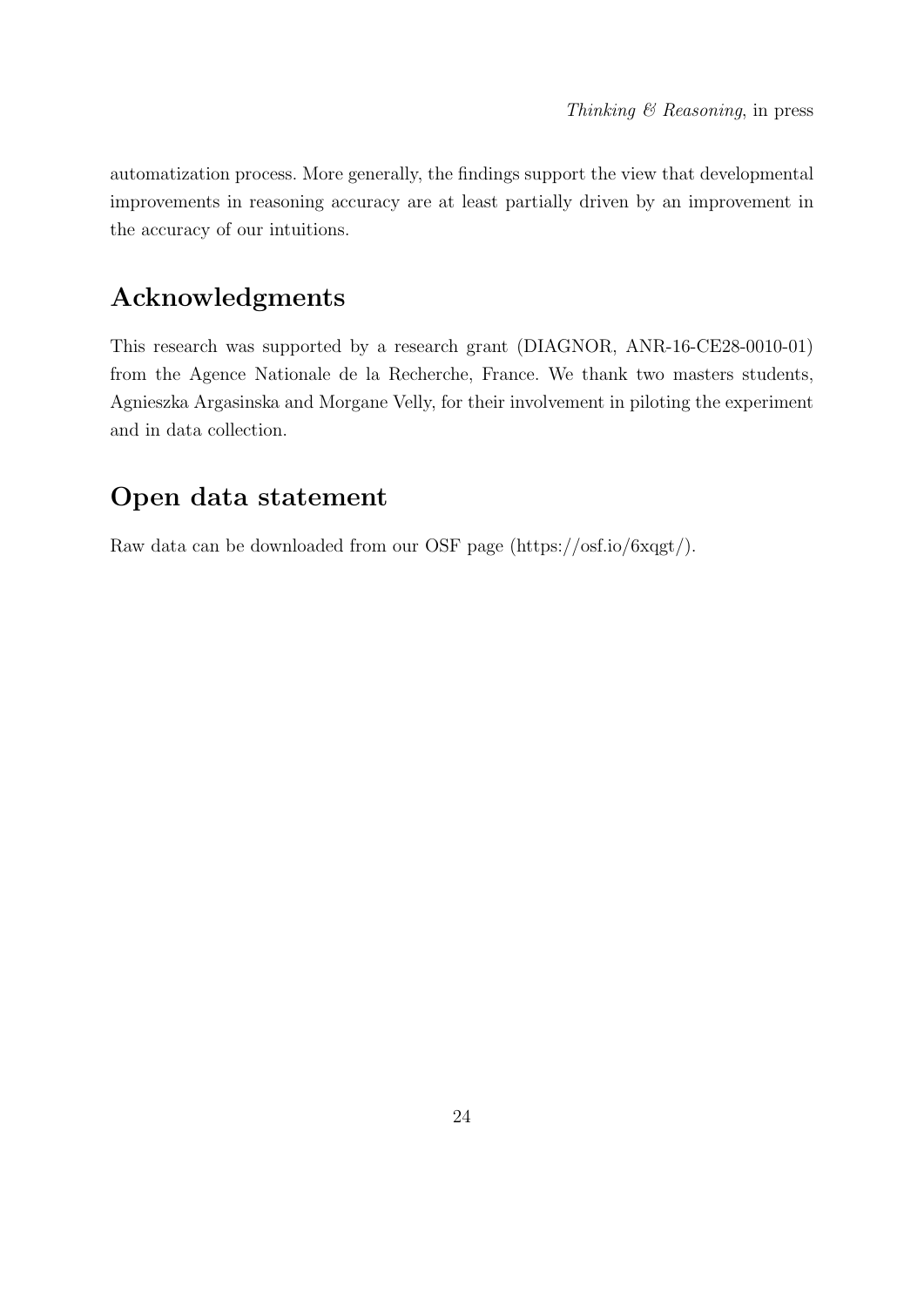# References

- Aczel, B., Szollosi, A., & Bago, B. (2016). Lax monitoring versus logical intuition: The determinants of confidence in conjunction fallacy. Thinking  $\mathcal{B}$  Reasoning, 22(1), 99–117. https://doi.org/10.1080/13546783.2015.1062801
- Bago, B., & De Neys, W. (2017). Fast logic?: Examining the time course assumption of dual process theory. Cognition, 158, 90–109. https://doi.org/10.1016/j.cognition. 2016.10.014
- Bago, B., & De Neys, W. (2019). The smart system 1: Evidence for the intuitive nature of correct responding on the bat-and-ball problem. Thinking  $\mathcal{B}$  Reasoning, 25(3), 257–299. https://doi.org/10.1080/13546783.2018.1507949
- Bago, B., & De Neys, W. (2020). Advancing the specification of dual process models of higher cognition: A critical test of the hybrid model view. Thinking  $\mathcal B$  Reasoning, 1–30. https://doi.org/10.1080/13546783.2018.1552194
- Barrouillet, P. (2011). Dual-process theories and cognitive development: Advances and challenges [Special Issue: Dual-Process Theories of Cognitive Development]. Developmental Review, 31 (2), 79–85. https://doi.org/10.1016/j.dr.2011.07.002
- Davidson, D. (1995). The representativeness heuristic and the conjunction fallacy effect in children's decision making. Merrill-Palmer Quarterly, 41 (3), 328–346.
- De Neys, W. (2006). Dual processing in reasoning: Two systems but one reasoner [PMID: 16683931]. Psychological Science, 17 (5), 428–433. https://doi.org/10.1111/j.1467- 9280.2006.01723.x
- De Neys, W. (2012). Bias and conflict: A case for logical intuitions. Perspectives on Psychological Science,  $7(1)$ , 28–38. https://doi.org/10.1177/1745691611429354
- De Neys, W. (Ed.). (2017). Dual process theory 2.0. Routledge. https://doi.org/10.4324/ 9781315204550
- De Neys, W., Cromheeke, S., & Osman, M. (2011). Biased but in doubt: Conflict and decision confidence. PloS one, 6. https://doi.org/10.1371/journal.pone.0015954
- De Neys, W., & Everaerts, D. (2008). Developmental trends in everyday conditional reasoning: The retrieval and inhibition interplay. Journal of Experimental Child Psychology,  $100(4)$ ,  $252-263$ . https://doi.org/10.1016/j.jecp.2008.03.003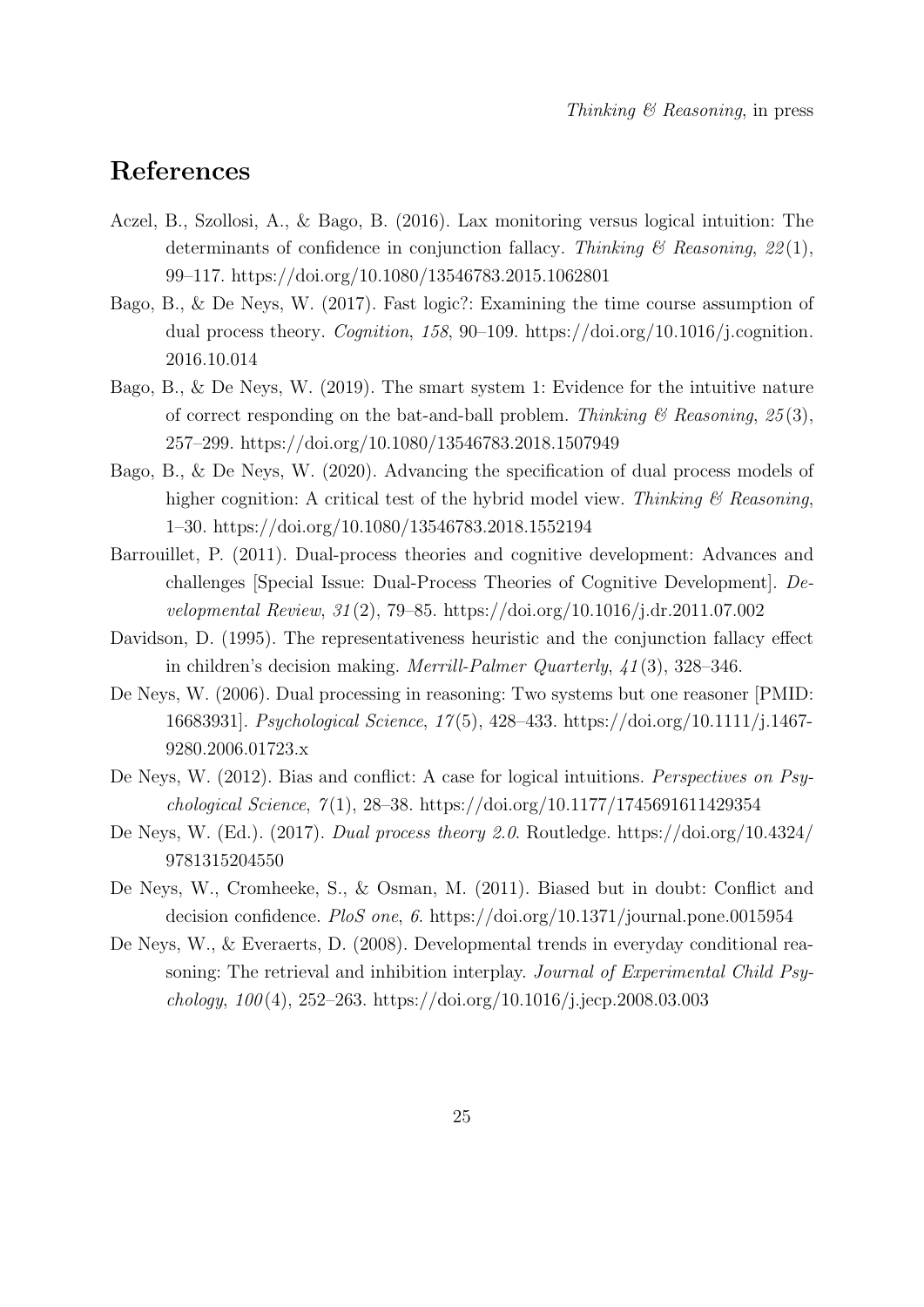- De Neys, W., & Feremans, V. (2013). Development of heuristic bias detection in elementary school. Developmental Psychology,  $49(2)$ , 258–269. https://doi.org/10.1037/ a0028320
- De Neys, W., & Glumicic, T. (2008). Conflict monitoring in dual process theories of thinking. Cognition, 106 (3), 1248–1299. https://doi.org/10.1016/j.cognition.2007. 06.002
- De Neys, W., & Pennycook, G. (2019). Logic, fast and slow: Advances in dual-process theorizing. Current Directions in Psychological Science, 28 (5), 503–509. https : //doi.org/10.1177/0963721419855658
- De Neys, W., & Van Gelder, E. (2009). Logic and belief across the lifespan: The rise and fall of belief inhibition during syllogistic reasoning. Developmental Science, 12(1), 123–130. https://doi.org/10.1111/j.1467-7687.2008.00746.x
- De Neys, W., & Vanderputte, K. (2011). When less is not always more: Stereotype knowledge and reasoning development. Developmental psychology,  $\frac{47(2)}{432-441}$ . https: //doi.org/10.1037/a0021313
- Ericsson, K. A., Charness, N., Feltovich, P. J., & Hoffman, R. R. (Eds.). (2006). The Cambridge Handbook of Expertise and Expert Performance. Cambridge: Cambridge University Press. https://doi.org/10.1017/CBO9780511816796
- Evans, J. S. B. T. (2019). Reflections on reflection: The nature and function of type 2 processes in dual-process theories of reasoning. Thinking  $\mathcal{C}$  Reasoning, 25(4), 383– 415. https://doi.org/10.1080/13546783.2019.1623071
- Evans, J. S. B. T., & Stanovich, K. E. (2013). Dual-process theories of higher cognition: Advancing the debate. *Perspectives on Psychological Science*,  $8(3)$ , 223–241. https: //doi.org/10.1177/1745691612460685
- Ferreira, M., Mata, A., Donkin, C., Sherman, S., & Ihmels, M. (2016). Analytic and heuristic processes in the detection and resolution of conflict. Memory  $\mathcal C$  Cognition, 44. https://doi.org/10.3758/s13421-016-0618-7
- Franssens, S., & Neys, W. D. (2009). The effortless nature of conflict detection during thinking. Thinking & Reasoning, 15(2), 105–128. https://doi.org/10.1080/ 13546780802711185
- Frey, D., Johnson, E. D., & De Neys, W. (2018). Individual differences in conflict detection during reasoning. The Quarterly Journal of Experimental Psychology, 71 (5), 1188– 1208. https://doi.org/10.1080/17470218.2017.1313283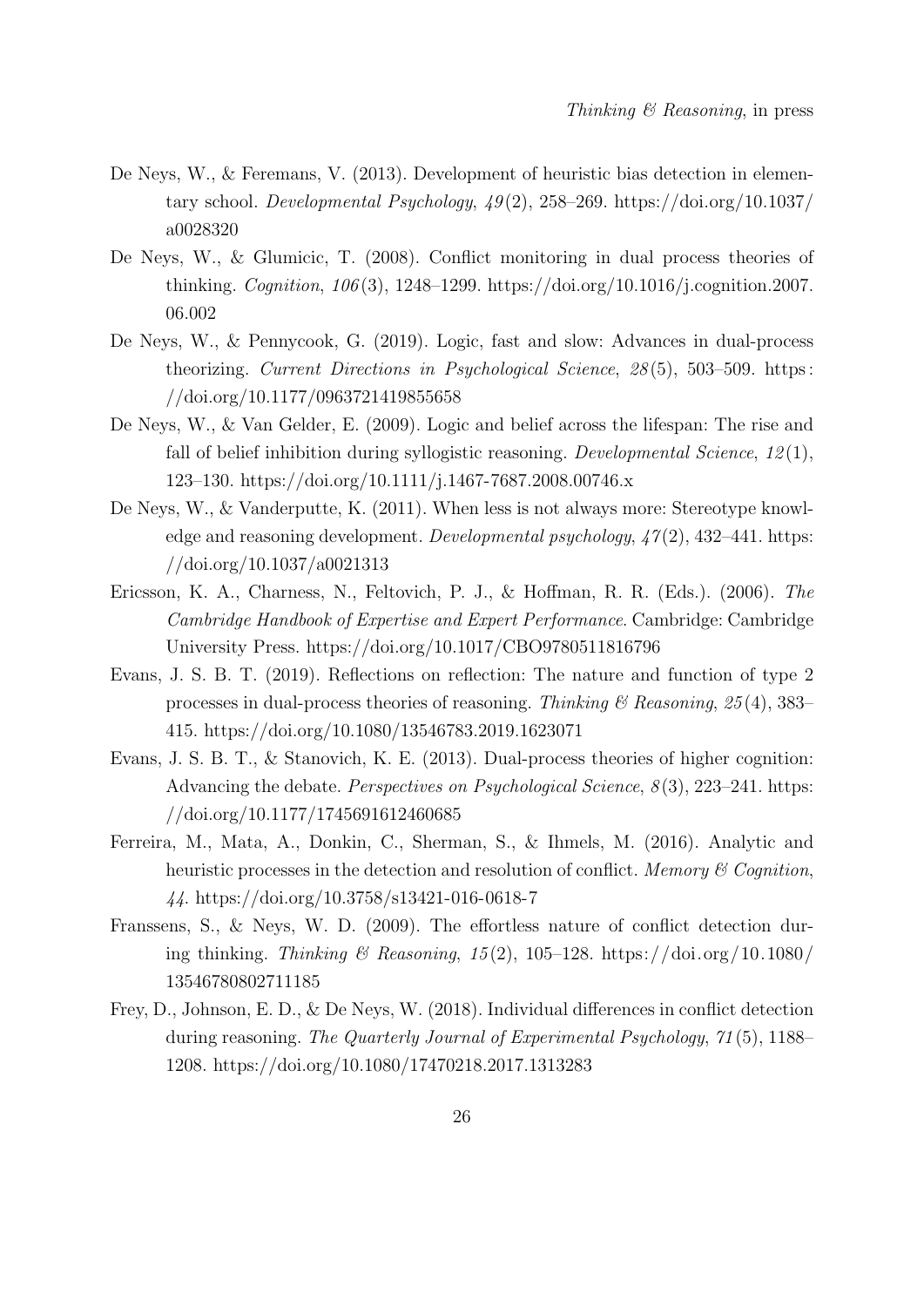- Handley, S. J., & Trippas, D. (2015). Chapter two dual processes and the interplay between knowledge and structure: A new parallel processing model. In B. H. ROSS (Ed.), Psychology of learning and motivation (pp. 33–58). Academic Press. https: //doi.org/10.1016/bs.plm.2014.09.002
- Hope, R. M. (2013). Rmisc: Rmisc: Ryan miscellaneous [R package version 1.5]. https: //CRAN.R-project.org/package=Rmisc
- Houdé, O. (2014). Le raisonnement. Presses Universitaires de France.
- Houdé, O., & Borst, G.  $(2015)$ . Evidence for an inhibitory-control theory of the reasoning brain. Frontiers in Human Neuroscience, 9, 148. https://doi.org/10.3389/fnhum. 2015.00148
- Janssen, E. M., Raoelison, M., & de Neys, W. (2020). "you're wrong!": The impact of accuracy feedback on the bat-and-ball problem. Acta Psychologica, 206, 103042. https://doi.org/10.1016/j.actpsy.2020.103042
- Kahneman, D. (2011). Thinking, fast and slow. Farrar, Straus; Giroux.
- Klauer, K. C., & Singmann, H. (2013). Does logic feel good? testing for intuitive detection of logicality in syllogistic reasoning. Journal of Experimental Psychology: Learning, Memory, & Cognition, 39, 1265–1273. https://doi.org/10.1037/a0030530
- Kokis, J. V., Macpherson, R., Toplak, M. E., West, R. F., & Stanovich, K. E. (2002). Heuristic and analytic processing: Age trends and associations with cognitive ability and cognitive styles. Journal of Experimental Child Psychology, 83 (1), 26–52. https://doi.org/10.1016/S0022-0965(02)00121-2
- Lanoë, C., Lubin, A., Houdé, O., Borst, G., & De Neys, W. (2017). Grammatical attraction error detection in children and adolescents. Cognitive Development, 44, 127–138. https://doi.org/10.1016/j.cogdev.2017.09.002
- Lawrence, M. A. (2016). Ez: Easy analysis and visualization of factorial experiments [R package version 4.4-0]. https://CRAN.R-project.org/package=ez
- Markovits, H., & Barrouillet, P. (2004). Introduction: Why is understanding the development of reasoning important? Thinking  $\mathcal B$  Reasoning, 10(2), 113–121. https: //doi.org/10.1080/13546780442000006
- Markovits, H., de Chantal, P.-L., Brisson, J., & Gagnon-St-Pierre, É. (2019). The development of fast and slow inferential responding: Evidence for a parallel development of rule-based and belief-based intuitions. Memory & cognition,  $\frac{1}{16}$ , 1188–1200. https://doi.org/10.3758/s13421-019-00927-3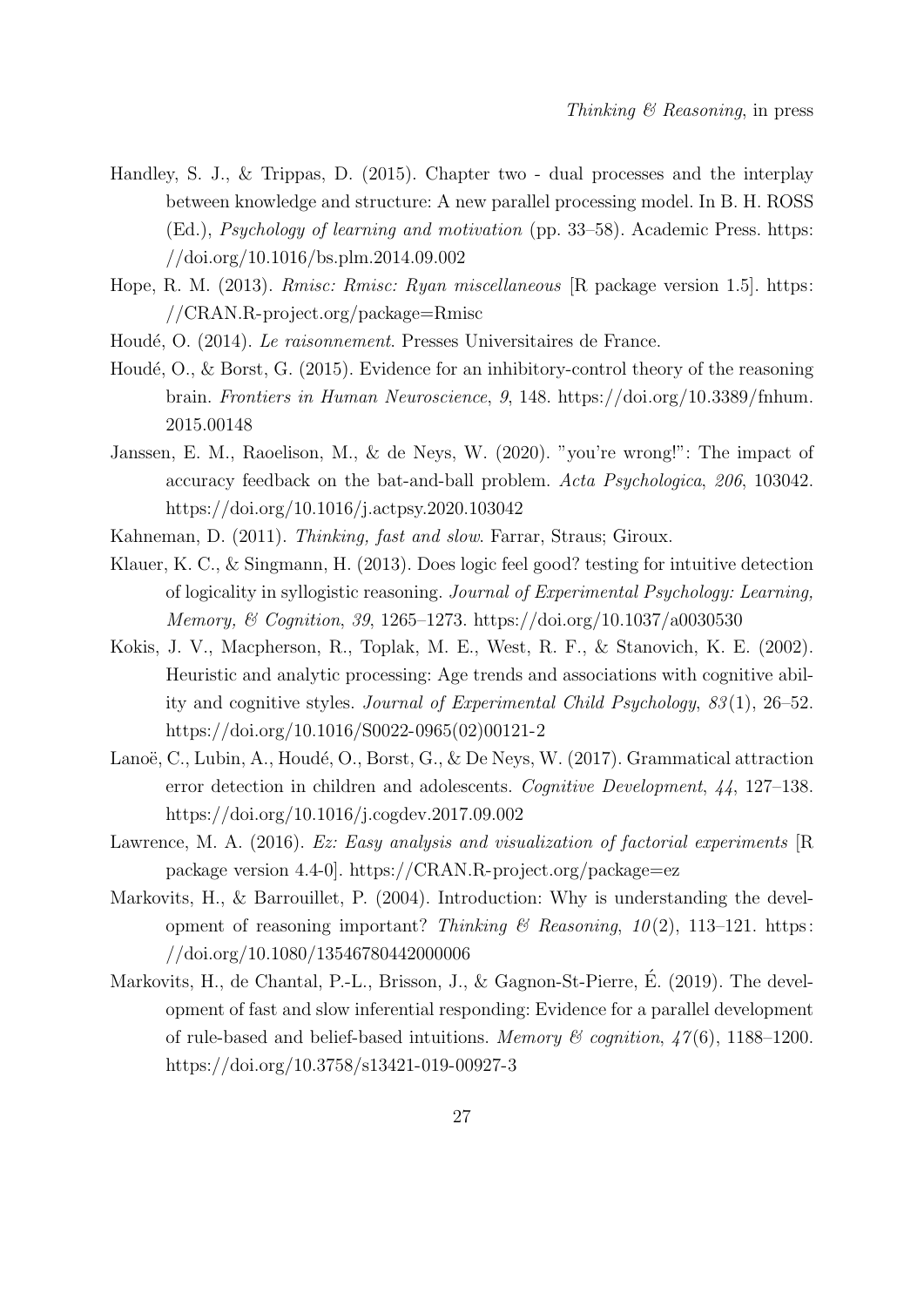- Markovits, H., & Nantel, G. (1989). The belief-bias effect in the production and evaluation of logical conclusions. Memory & cognition,  $17(1)$ ,  $11-17$ . https://doi.org/10.3758/ bf03199552
- Miyake, A., Friedman, N. P., Rettinger, D. A., Shah, P., & Hegarty, M. (2001). How are visuospatial working memory, executive functioning, and spatial abilities related? a latent-variable analysis. Journal of experimental psychology: General, 130 (4), 621. https://doi.org/10.1037/0096-3445.130.4.621
- Moors, A., & De Houwer, J. (2006). Automaticity: A theoretical and conceptual analysis. Psychological bulletin, 132 (2), 297–326. https://doi.org/10.1037/0033-2909.132.2. 297
- Pennycook, G., Cheyne, J. A., Barr, N., Koehler, D. J., & Fugelsang, J. A. (2014). Cognitive style and religiosity: The role of conflict detection. Memory  $\mathcal C$  Cognition,  $42(1)$ , 1–10. https://doi.org/10.3758/s13421-013-0340-7
- Pennycook, G., Fugelsang, J. A., & Koehler, D. J. (2015). What makes us think? a threestage dual-process model of analytic engagement. Cognitive Psychology, 80, 34–72. https://doi.org/10.1016/j.cogpsych.2015.05.001
- R Core Team. (2017). R: A language and environment for statistical computing. R Foundation for Statistical Computing. Vienna, Austria. https://www.R-project.org/
- Raoelison, M., & De Neys, W. (2019). Do we de-bias ourselves?: The impact of repeated presentation on the bat-and-ball problem. Judgment and Decision Making, 14 (2), 170–178.
- Raoelison, M., Thompson, V. A., & De Neys, W. (2020). The smart intuitor: Cognitive capacity predicts intuitive rather than deliberate thinking. Cognition, 204, 104381. https://doi.org/10.1016/j.cognition.2020.104381
- Reyna, V. F. (2012). A new intuitionism: Meaning, memory, and development in fuzzytrace theory. [PMID: 25530822]. Judgment & Decision Making,  $7(3)$ , 332-359.
- Reyna, V. F., & Brainerd, C. J. (2011). Dual processes in decision making and developmental neuroscience: A fuzzy-trace model [Special Issue: Dual-Process Theories of Cognitive Development]. Developmental Review, 31 (2), 180–206. https://doi.org/ 10.1016/j.dr.2011.07.004
- Reyna, V. F., & Ellis, S. C. (1994). Fuzzy-trace theory and framing effects in children's risky decision making. *Psychological Science*,  $5(5)$ ,  $275-279$ . https://doi.org/10. 1111/j.1467-9280.1994.tb00625.x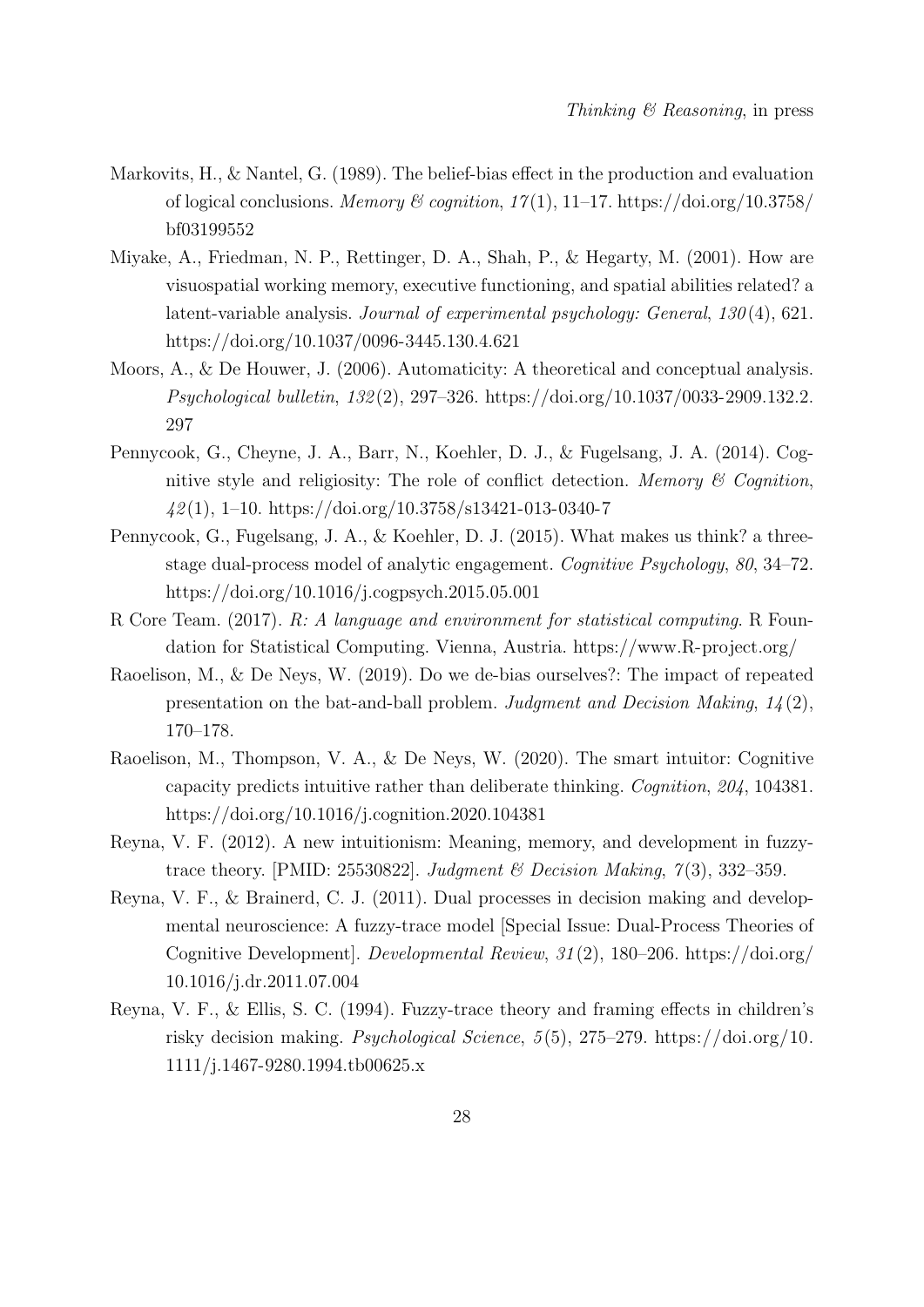- Reyna, V. F., Rahimi-Golkhandan, S., Garavito, D. M. N., & Helm, R. K. (2017). The fuzzy-trace dual-process model. In W. De Neys (Ed.), Dual process theory 2.0 (pp. 82–99). Routledge.
- Shiffrin, R., & Schneider, W. (1977). Controlled and automatic human information processing: Ii. perceptual learning, automatic attending and a general theory. Psychological Review, 84, 127–190. https://doi.org/10.1037/0033-295X.84.2.127
- Singmann, H., Klauer, K. C., & Kellen, D. (2014). Intuitive logic revisited: New data and a bayesian mixed model meta-analysis. PLoS One,  $9(4)$ . https://doi.org/10.1371/ journal.pone.0094223
- Stanovich, K. E. (2018). Miserliness in human cognition: The interaction of detection, override and mindware. Thinking & Reasoning,  $24(4)$ , 423-444. https://doi.org/ 10.1080/13546783.2018.1459314
- Thompson, V. A., & Johnson, S. C. (2014). Conflict, metacognition, and analytic thinking. Thinking & Reasoning,  $20(2)$ , 215–244. https://doi.org/10.1080/13546783.2013. 869763
- Thompson, V. A., Pennycook, G., Trippas, D., & Evans, J. S. B. T. (2018). Do smart people have better intuitions? Journal of experimental psychology: General, 147 (7), 945–961. https://doi.org/10.1037/xge0000457
- Thompson, V. A., Prowse Turner, J. A., & Pennycook, G. (2011). Intuition, reason, and metacognition. Cognitive Psychology,  $63(3)$ , 107-140. https://doi.org/10.1016/j. cogpsych.2011.06.001
- Wickham, H. (2016). *Gaplot2: Elegant graphics for data analysis*. Springer-Verlag New York.
- Wickham, H., François, R., Henry, L., & Müller, K. (2020). Dplyr: A grammar of data manipulation [R package version 0.8.5]. https://CRAN.R-project.org/package= dplyr
- Wickham, H., & Henry, L. (2020). Tidyr: Tidy messy data [R package version 1.0.2]. https://CRAN.R-project.org/package=tidyr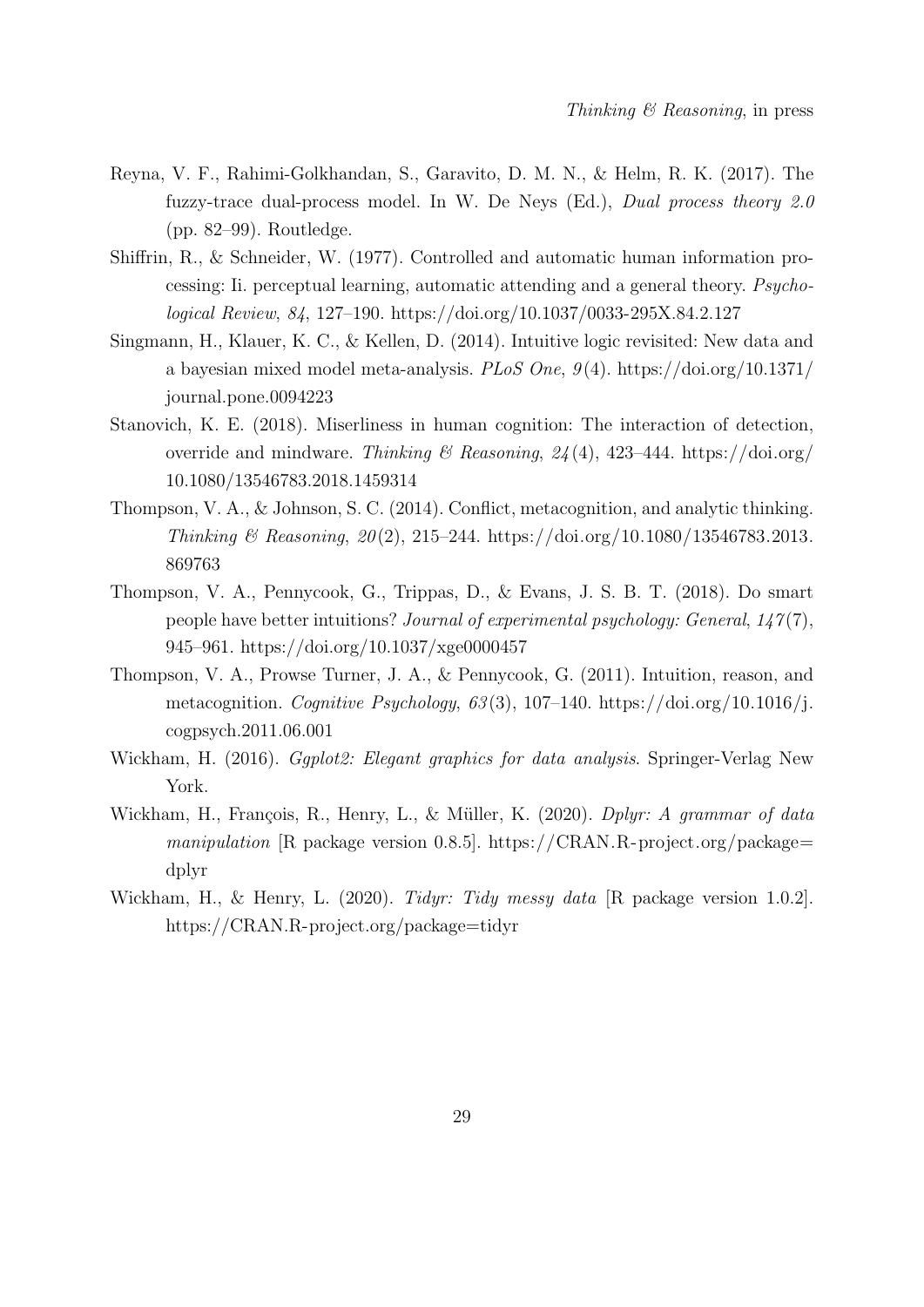# Supplementary material

# A. Material rating

For base-rate problems, two categories were presented, with the first category supposed to be cued by the description (intended stereotypical association), while the second category was not. Participants had to rate to which extent they agreed with the association between each category and the description (e.g., "a clown is funny" and "an accountant is funny"). Figure S1 (left panel) shows the ratings for individual items.

For syllogisms, participants were asked to rate the believability of each conclusion. Four items had conclusions that were intended to be believable, four others were intended to be unbelievable. Figure S1 (right panel) illustrates the ratings for believable (first category) and unbelievable (second category) items.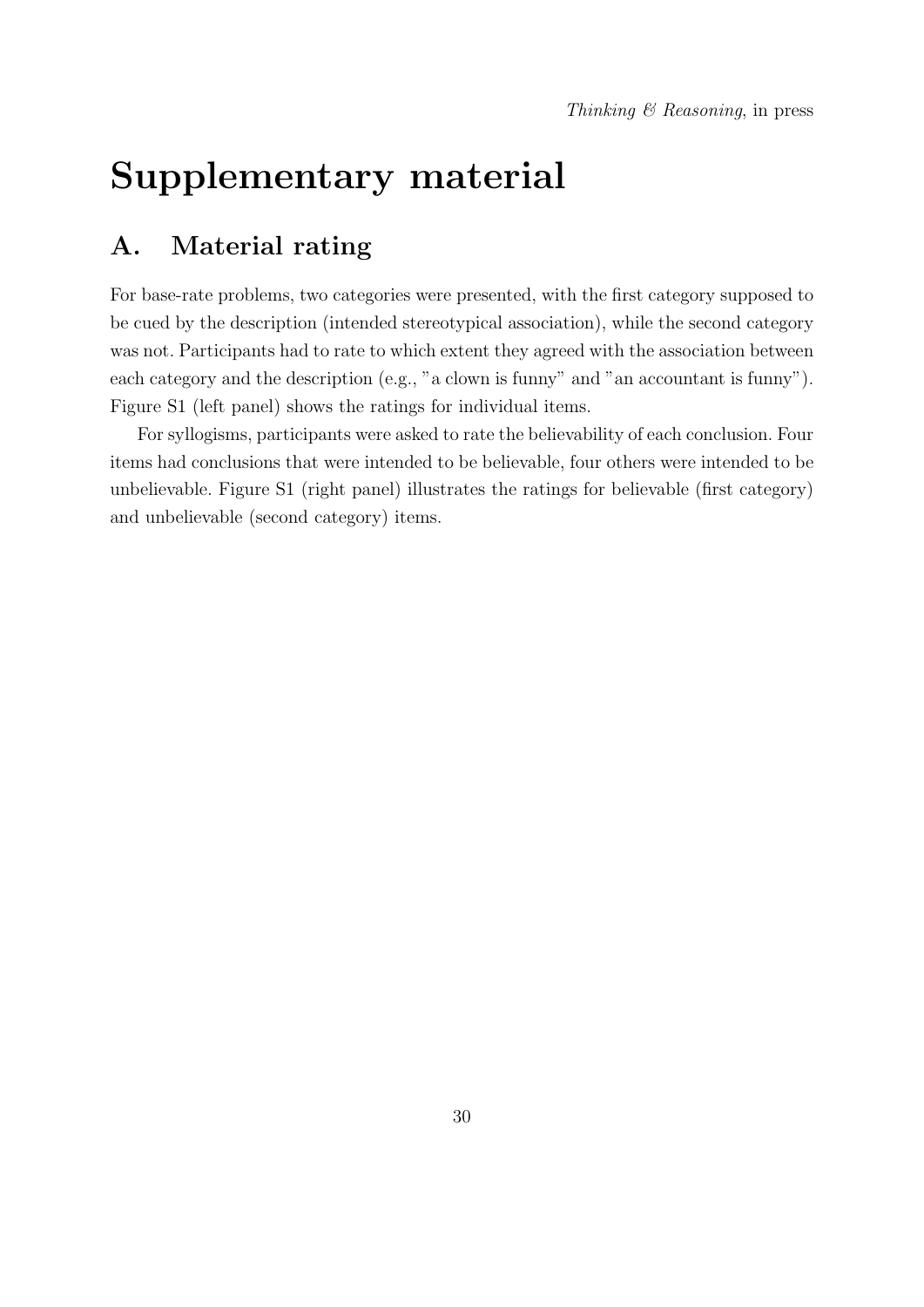

Figure S1. Individual ratings for base-rate problems and syllogisms. Note. Dots represent individual ratings. Circles and intervals represent average rating and 95% confidence interval.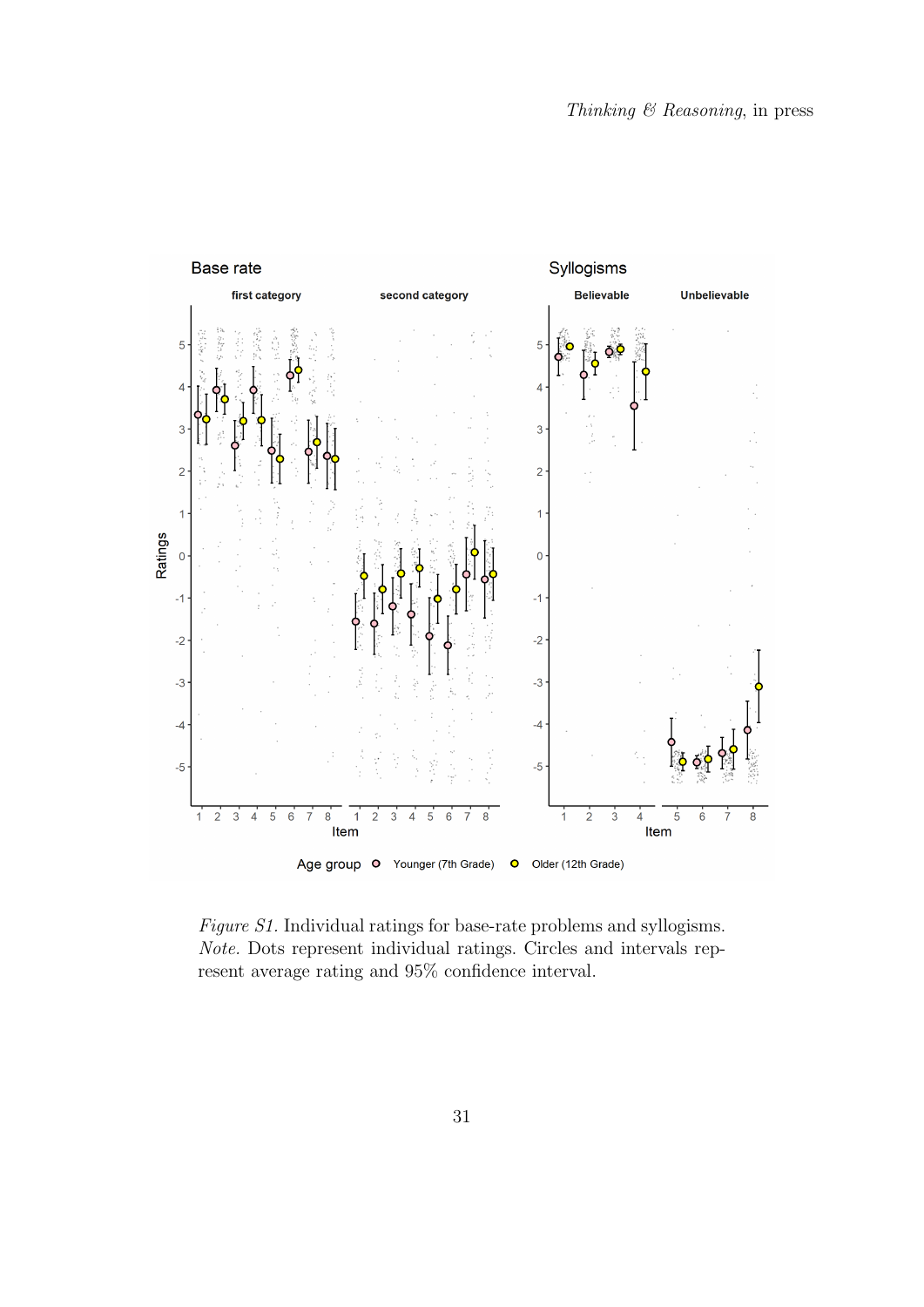# B. Reasoning material (freely translated)

#### Base-rate problems

#### CONFLICT ITEMS:

- 1. This study contains boxers and supermarket cashiers. Person 'W' is strong. There are 5 boxers and 995 supermarket cashiers. Is Person 'W' more likely to be: -A boxer -A supermarket cashier?
- 2. This study contains writers and construction workers. Person 'C' is creative. There are 6 writers and 994 construction workers. Is Person 'C' more likely to be: -A writer -A construction worker?
- 3. This study contains executive managers and humorists. Person 'F' is robust. There are 996 boxers and 4 supermarket cashiers. Is Person 'F' more likely to be: -A boxer -A supermarket cashier?
- 4. This study contains executive managers and humorists. Person 'K' is funny. There are 997 executive managers and 3 humorists. Is Person 'K' more likely to be: -An executive manager -A humorist?

NO-CONFLICT ITEMS: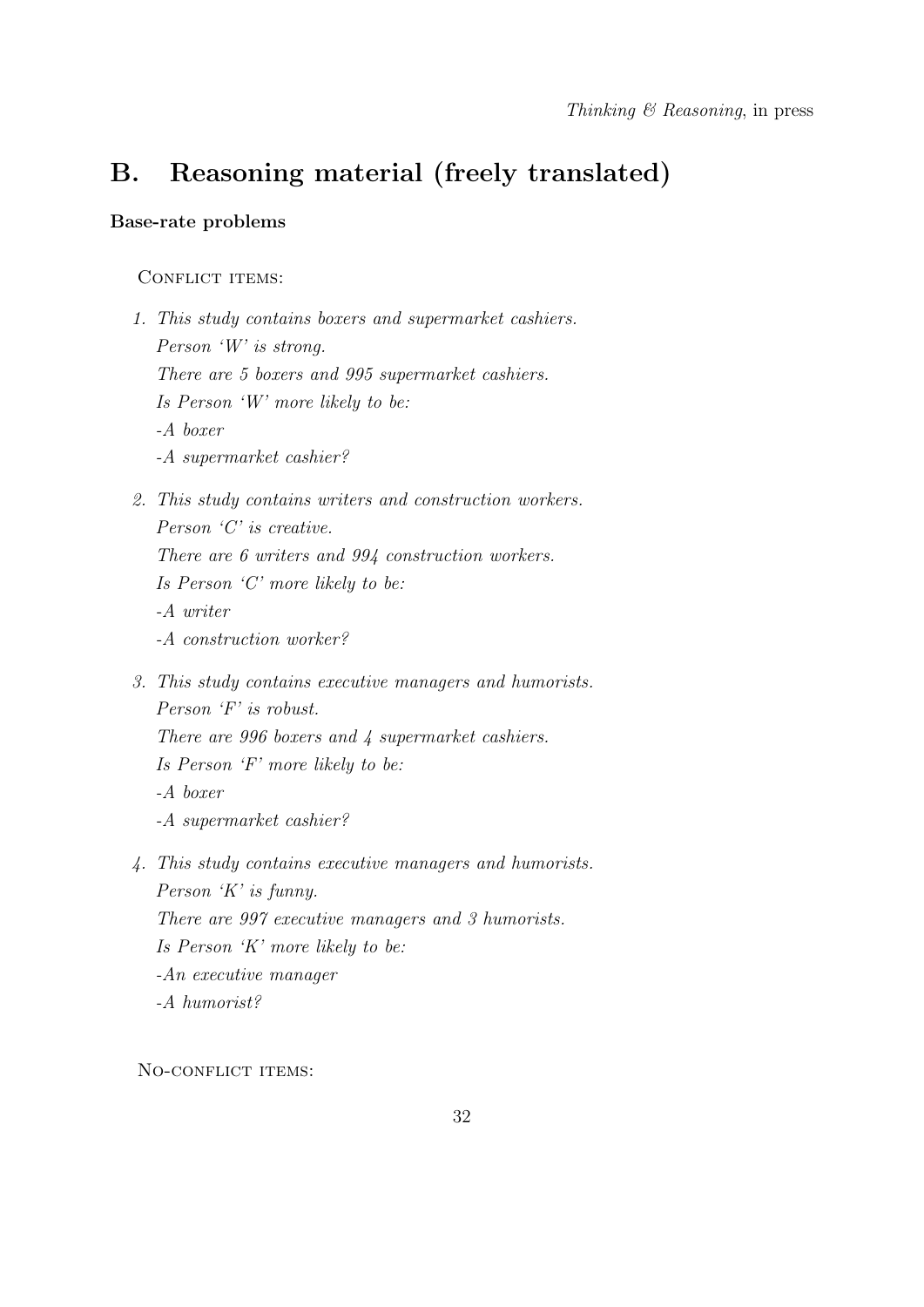- 5. This study contains flight attendants and prison officers. Person 'M' is charming. There are 997 flight attendants and 3 prison officers. Is Person 'M' more likely to be: -A flight attendant -A prison officer?
- 6. This study contains firemen and wealthy heirs. Person 'D' is courageous. There are 996 firemen and 4 wealthy heirs. Is Person 'L' more likely to be: -A fireman -A wealthy heir?
- 7. This study businessmen and garbage collectors. Person 'D' is ambitious. There are 994 businessmen and 6 garbage collectors. Is Person 'D' more likely to be: -A businessman -A garbage collector?
- 8. This study contains CEOs and gardeners. Person 'S' is bossy. There are 995 CEOs and 5 gardeners. Is Person 'S' more likely to be: -A CEO -A gardener?

#### NEUTRAL ITEMS:

1. This study contains saxophonists and trumpetists. Person 'F' is musical. There are 995 saxophonists and 5 trumpetists. Is Person 'F' more likely to be: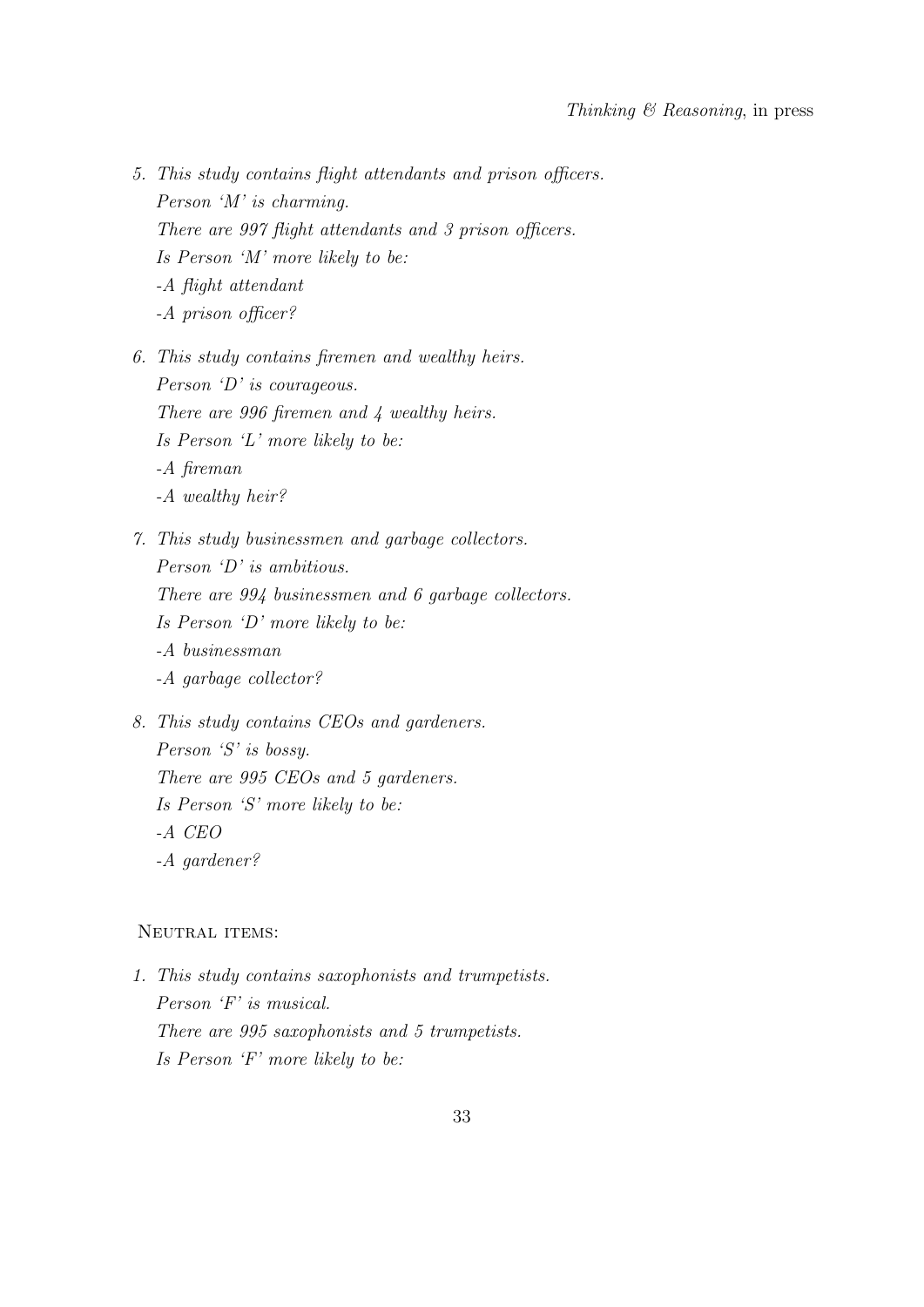-A saxophonist

-A trumpetist?

2. This study contains grandfathers and grandmothers. Person 'G' is old. There are 5 grandfathers and 995 grandmothers. Is Person 'G' more likely to be: -A grandfather -A grandmother?

### Syllogisms

- 1. All flowers need water. Roses need water. Roses are flowers. Does the conclusion follow logically? (BELIEVABLE, INVALID)
- 2. Everything with a motor need oil. Cars need oil. Cars have a motor. Does the conclusion follow logically? (BELIEVABLE, INVALID)
- 3. All birds have wings. Crows are birds. Crows have wings. Does the conclusion follow logically? (BELIEVABLE, VALID)
- 4. Everything that is smokable is noxious. Cigarettes are smokable. Cigarettes are noxious. Does the conclusion follow logically? (BELIEVABLE, VALID)
- 5. All African countries are warm countries. Spain is a warm country.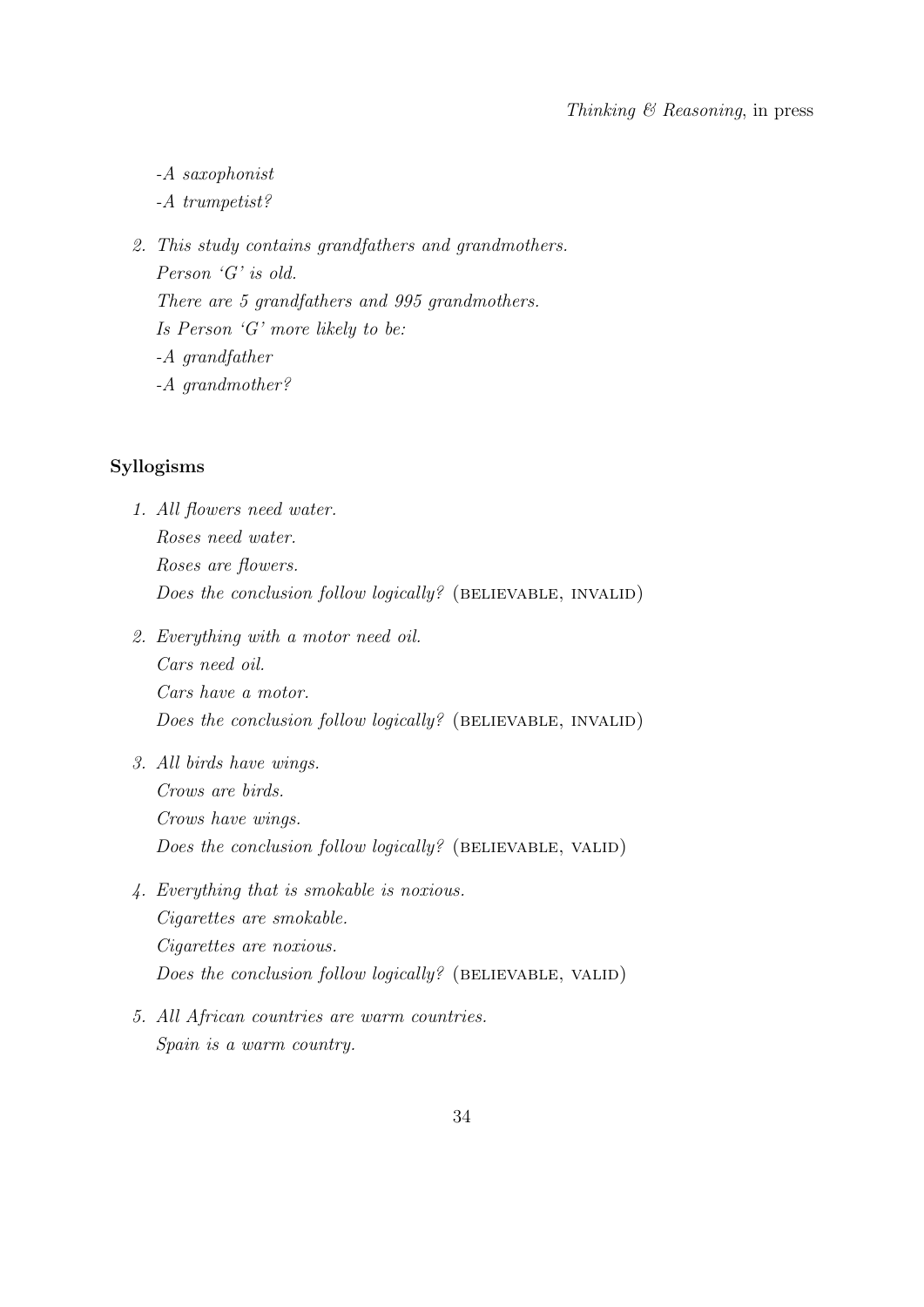Spain is an African country. Does the conclusion follow logically? (UNBELIEVABLE, INVALID)

- 6. All meat-based products are edible. Apples are edible. Apples are meat-based products. Does the conclusion follow logically? (UNBELIEVABLE, INVALID)
- 7. All mammals can walk. Whales are mammals. Whales can walk. Does the conclusion follow logically? (UNBELIEVABLE, VALID)
- 8. All vehicles have wheels.

A boat is a vehicle. A boat has wheels. Does the conclusion follow logically? (UNBELIEVABLE, VALID)

#### NEUTRAL ITEMS

1. All F are H. All Y are F. All Y are H. Does the conclusion follow logically? (VALID)

2. All L are P. All Z are P. All Z are L. Does the conclusion follow logically?  $(INVALID)$ 

# C. Direction of change analysis: no-conflict items

As figure S2 shows, in both age groups, no-conflict trials were predominantly 11 for both tasks, with an age-related increase. Directional t-tests showed that the 11 increase for base-rate problems (young:  $M = 81.5\%, SD = 26.4\%$ ; old:  $M = 92.5\%, SD = 16.3\%$ ;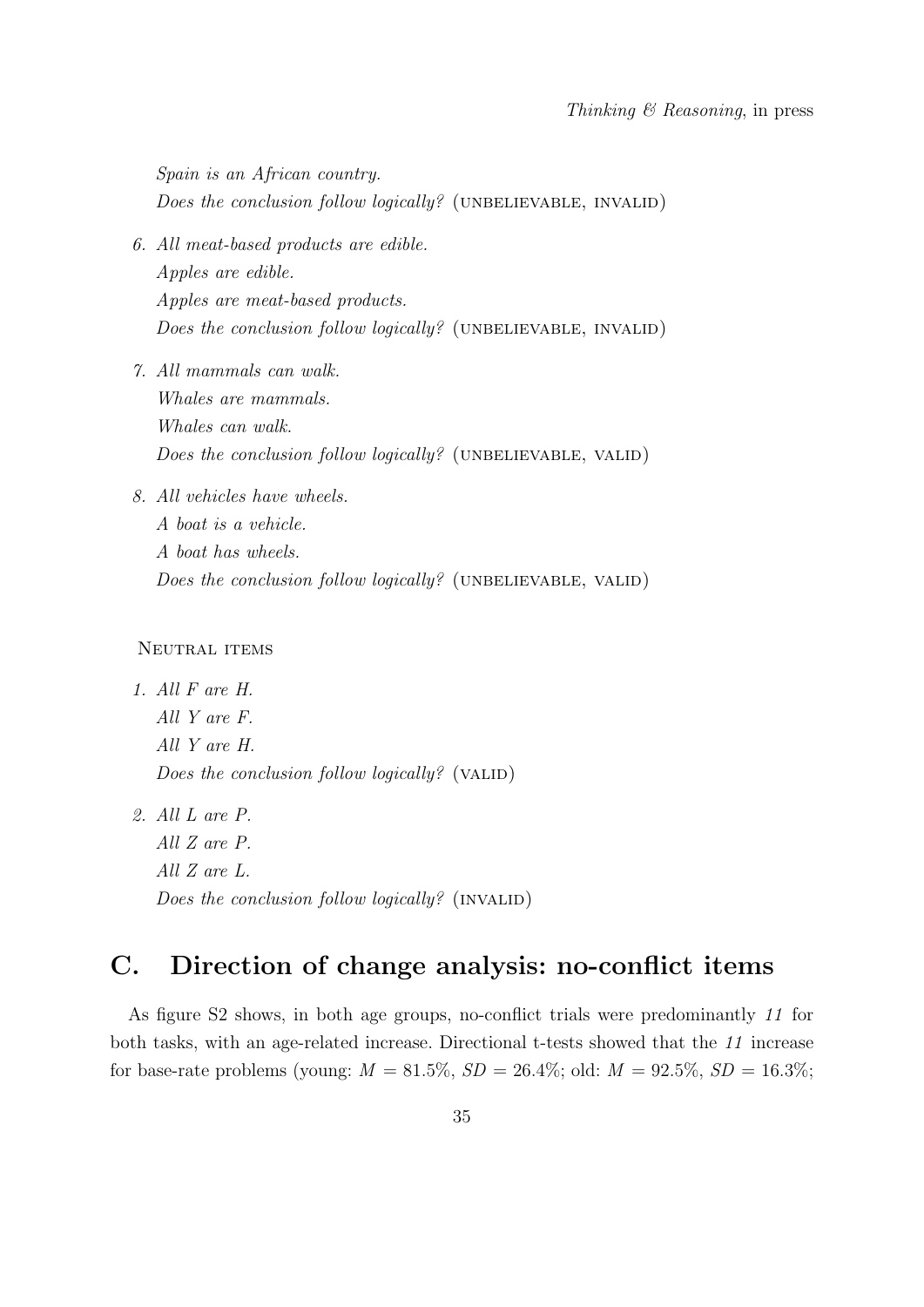9% more) was significant,  $t(126.95) = 3.27, p < .001$  (one-tailed),  $r = .28$ , as well as the 11 increase for syllogisms (young:  $M = 82.7\%$ ,  $SD = 24.3\%$ ; old:  $M = 93\%$ ,  $SD$  $= 13.8\%; 11.1\%$  more),  $t(120.30) = 3.35, p < .001$  (one-tailed),  $r = .29$ . These results parallel the accuracy findings and indicate that although there was a slight age-related increase, both age groups had little difficulty in giving intuitive correct responses when faced with no-conflict problems.



Figure S2. Proportions of direction of change categories for noconflict problems. Note. Error bars represent standard error. Proportions for each direction were computed for each individual. Averages were then computed separately for each direction. Note.  $00 =$ both initial and final responses incorrect,  $\theta_1 =$  incorrect initial response but correct final response,  $10 =$  correct initial response but incorrect final response, and  $11 =$  both initial and final responses correct.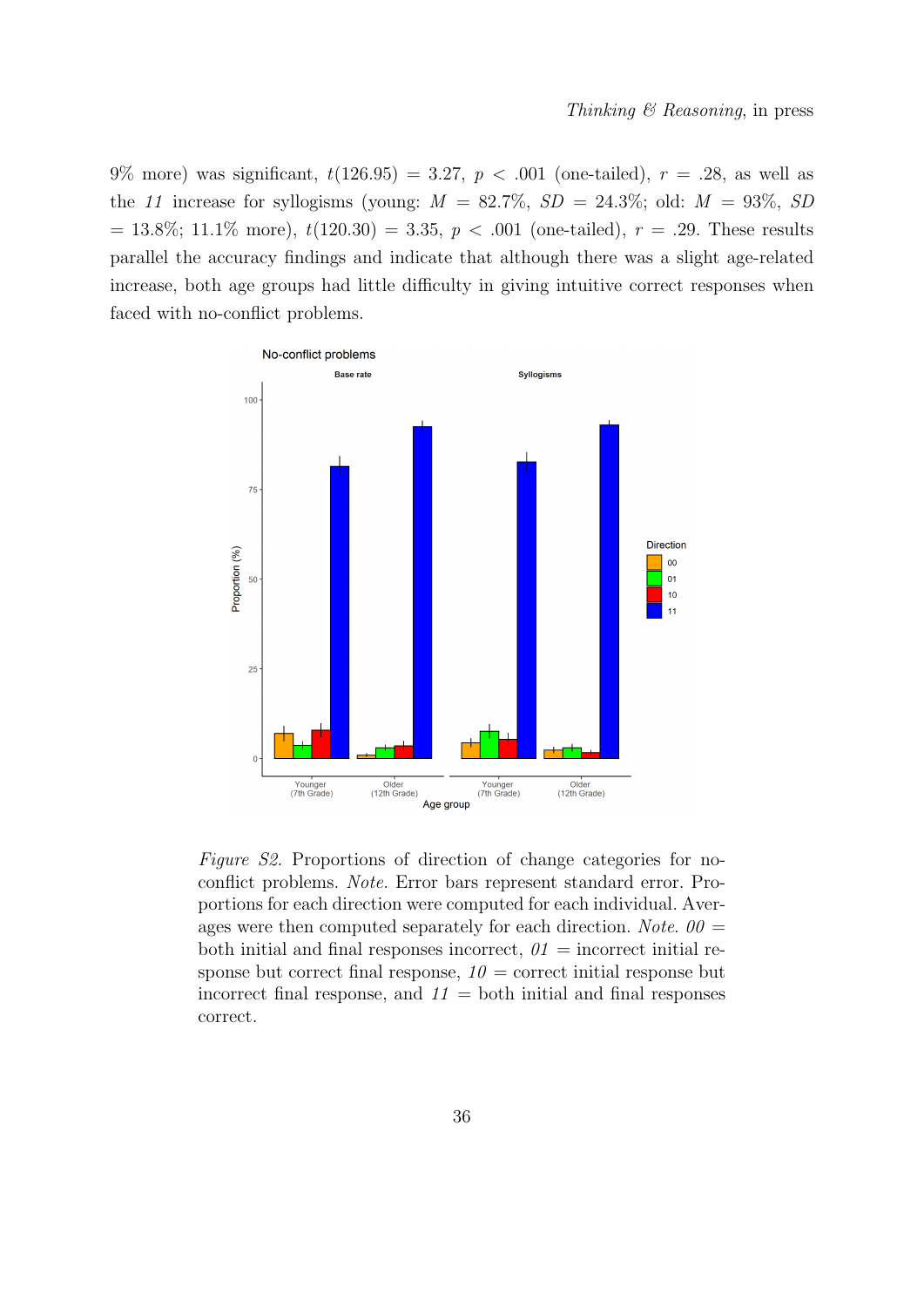

# D. Additional figures

Figure S3. Response latencies for base-rate problems and syllogisms. Note. Error bars represent standard error. Individual log-transformed reaction times (RT) were averaged then backtransformed for ease of interpretation. For the final response stage, RT in each age group x problem type group, that deviated from the average by three times the SD or more, were excluded.